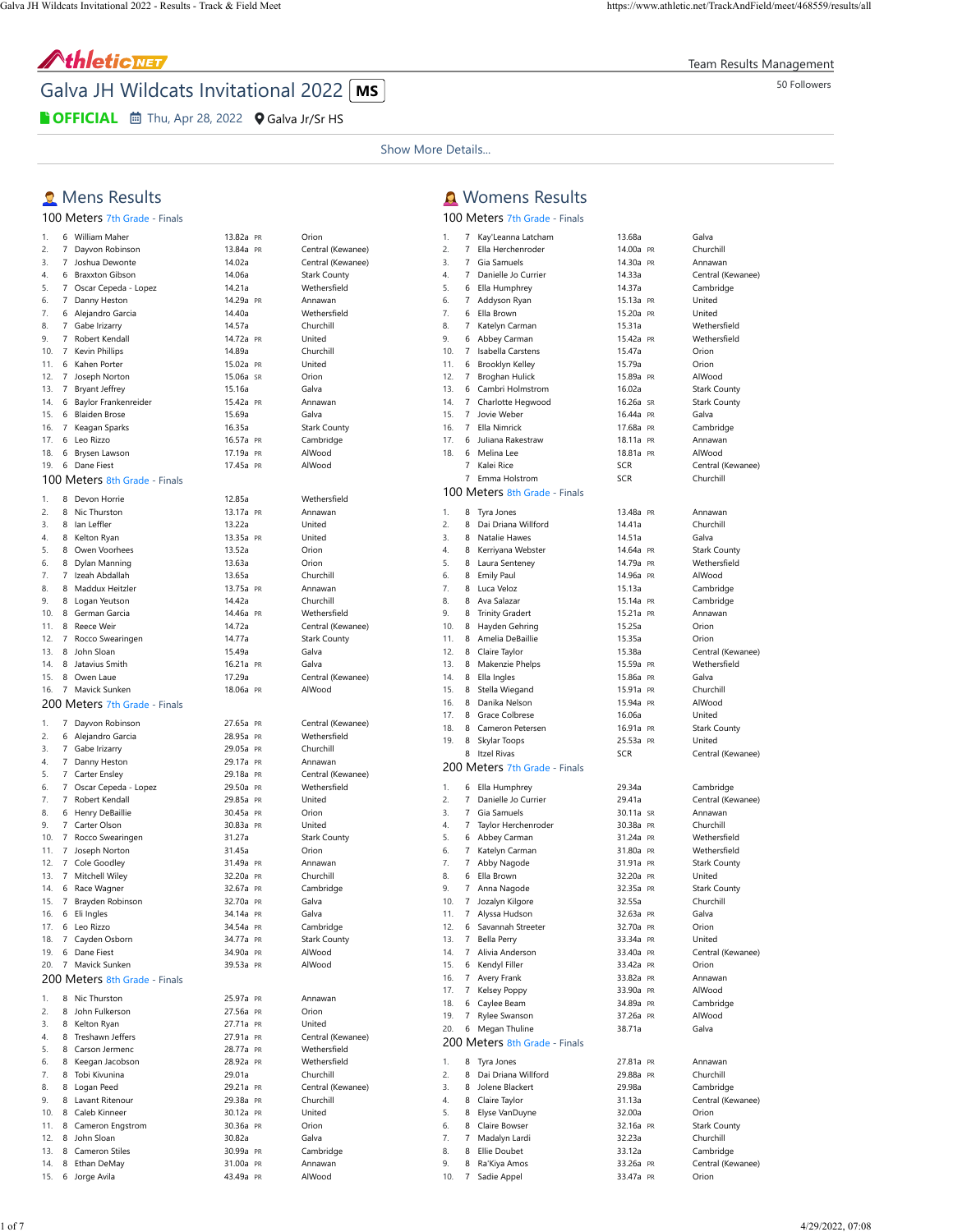Galva JH Wildcats Invitational 2022 - Results - Track & Field Meet https://www.athletic.net/TrackAndField/meet/468559/results/all

| 16.             |                     | 6 Chase VerHeecke                 | 47.26a PR                  | AlWood                    |
|-----------------|---------------------|-----------------------------------|----------------------------|---------------------------|
|                 |                     | 400 Meters 7th Grade - Finals     |                            |                           |
| 1.              | 7                   | Michael Bermudez                  | 1:02.39a PR                | Wethersfield              |
| 2.              | 6                   | <b>Braxxton Gibson</b>            | 1:03.09a PR                | <b>Stark County</b>       |
| 3.              | $\overline{7}$      | Izeah Abdallah                    | 1:05.22a PR                | Churchill                 |
| 4.              | $\overline{7}$      | Kellan Boone                      | 1:07.49a PR                | United                    |
| 5.              |                     | 7 Charles Arnold                  | 1:09.63a                   | Orion                     |
| 6.              | 7                   | Hayden McCleary Larson            | 1:09.78a<br>1:10.95a PR    | Cambridge                 |
| 7.<br>8.        | 7<br>$\overline{7}$ | Ryan Watt                         | 1:11.31a PR                | AlWood<br>Churchill       |
| 9.              | $\overline{7}$      | Kevin Phillips<br>Cash Verstraete | 1:11.53a                   | Wethersfield              |
| 10.             | $\overline{7}$      | Jayden Copeland                   | 1:13.60a                   | Central (Kewanee)         |
| 11.             |                     | 6 Blaiden Brose                   | 1:14.00a PR                | Galva                     |
| 12.             | 6                   | Noah Peoples                      | 1:18.35a PR                | United                    |
| 13.             | $\overline{7}$      | Ryker Maxon                       | 1:18.41a PR                | Central (Kewanee)         |
| 14.             | 6                   | Leo Rizzo                         | 1:18.77a                   | Cambridge                 |
| 15.             | $\overline{7}$      | Ezekiel Soukup                    | 1:20.24a                   | Orion                     |
| 16.             |                     | 6 Payson Shrum                    | 1:20.25a PR                | Annawan                   |
| 17.             | $\overline{7}$      | Ty Keup                           | 1:21.00a                   | Galva                     |
|                 | 7                   | Sam Keever                        | <b>DNS</b>                 | AlWood                    |
|                 |                     | 400 Meters 8th Grade - Finals     |                            |                           |
| 1.              |                     | 8 Anthony Padilla                 | 58.87a PR                  | Central (Kewanee)         |
| 2.              | 8                   | Maddux Heitzler                   | 59.59a PR                  | Annawan                   |
| 3.              |                     | 8 Nolan Jenks                     | 1:03.11a                   | United                    |
| 4.              |                     | 8 Ian Leffler                     | 1:03.47a PR                | United                    |
| 5.              | 8                   | Jonathan Torres                   | 1:05.58a PR                | Wethersfield              |
| 6.              |                     | 8 Parker Miskinis                 | 1:05.88a                   | Wethersfield              |
| 7.              |                     | 8 Avery Roller                    | 1:08.18a                   | Churchill                 |
| 8.              |                     | 8 Ethan Wardlow                   | 1:10.40a PR                | Orion                     |
| 9.              |                     | 8 Kingston Peterson               | 1:15.67a                   | Central (Kewanee)         |
| 10 <sub>1</sub> | 8                   | Jatavius Smith                    | 1:19.27a                   | Galva                     |
| 11.<br>12.      |                     | 6 Kaleb Klockenga<br>8 Evan Akers | 1:25.24a PR<br>1:41.48a PR | Annawan<br>Cambridge      |
|                 |                     | 8 Blake Stahl                     | <b>DNS</b>                 | Galva                     |
|                 |                     | 8 Cavan Terry                     | <b>DNS</b>                 | Orion                     |
|                 |                     | 8 Ephraim Makisibwani             | DQ                         | Churchill                 |
|                 |                     | 800 Meters 7th Grade - Finals     |                            |                           |
| 1.              |                     | 7 Bryant Jeffrey                  | 2:40.28a                   | Galva                     |
| 2.              |                     | 7 Jackson Price                   | 2:51.09a                   | Central (Kewanee)         |
| 3.              | $\overline{7}$      | Anthony Dochterman                | 2:55.56a                   | Orion                     |
| 4.              |                     | 6 Bennett Sierens                 | 2:58.60a PR                | Annawan                   |
| 5.              | 7                   | Noah Belowske                     | 3:00.22a                   | Orion                     |
| 6.              |                     | 6 Pierce Childs                   | 3:00.97a PR                | Annawan                   |
| 7.              | 7                   | Kruz Galbraith                    | 3:03.25a PR                | Wethersfield              |
| 8.              | 7                   | Daylon Hendrix                    | 3:03.77a PR                | Wethersfield              |
| 9.              | 7                   | Dawson Medley                     | 3:05.69a PR                | AlWood                    |
| 10.             |                     | 6 Randal Engels                   | 3:05.84a PR                | Galva                     |
| 11.             | 6                   | Phoenix Switzer                   | 3:09.99a PR                | United                    |
| 12.             | $\overline{7}$      | Gabriel Williams                  | 3:13.31a PR                | Central (Kewanee)         |
| 13.             | 6                   | Eli Miller                        | 3:41.51a PR                | United                    |
|                 | 7                   | BJ Kochersperger                  | <b>DNS</b>                 | Churchill                 |
|                 |                     | 800 Meters 8th Grade - Finals     |                            |                           |
| 1.              |                     | 8 Ian Pacheco                     | 2:33.30a PR                | Galva                     |
| 2.              |                     | 8 Gavin Franks                    | 2:35.52a PR                | Cambridge                 |
| 3.              |                     | 8 Wes Sandberg                    | 2:35.60a PR                | Cambridge                 |
| 4.              |                     | 8 Drew Beck                       | 2:40.82a PR                | AlWood                    |
| 5.              |                     | 8 Jason Rusk                      | 2:42.99a                   | Central (Kewanee)         |
| 6.              |                     | 8 Griffin Tennant                 | 2:50.13a                   | Orion                     |
| 7.              |                     | 6 Owen Bollinger                  | 2:52.13a                   | Orion                     |
| 8.<br>9.        |                     | 8 Noah Feltner<br>8 Jalen Abbot   | 2:56.04a                   | Wethersfield<br>Churchill |
| 10.             |                     | 8 Jaime Radilla                   | 2:58.24a PR<br>3:03.33a PR | Central (Kewanee)         |
| 11.             |                     | 8 Egan Marshall                   | 3:08.40a PR                | United                    |
| 12.             | $\overline{7}$      | Logan Saathoff                    | 3:08.63a PR                | United                    |
| 13.             |                     | 8 Jesus Perez                     | 3:10.10a PR                | Wethersfield              |
| 14.             |                     | 8 Silas Descalzo                  | 3:10.42a PR                | Churchill                 |
|                 |                     | 1600 Meters 7th Grade - Finals    |                            |                           |
| 1.              |                     | 7 Noah Belowske                   | 6:03.28a PR                | Orion                     |
| 2.              |                     | 7 Anthony Dochterman              | 6:09.10a PR                | Orion                     |
| 3.              |                     | 6 Bennett Sierens                 | 6:14.72a PR                | Annawan                   |
| 4.              |                     | 7 Alex Ly                         | 6:21.89a PR                | Central (Kewanee)         |
| 5.              |                     | 7 Daylon Hendrix                  | 6:34.37a PR                | Wethersfield              |
| 6.              |                     | 7 Dawson Medley                   | 6:34.84a PR                | AlWood                    |
| 7.              |                     | 6 Hunter Ely                      | 6:38.04a PR                | <b>Stark County</b>       |
| 8.              |                     | 6 Fisher Appell                   | 6:49.90a                   | Galva                     |
| 9.              |                     | 6 Max Birdsong                    | 6:56.64a PR                | Wethersfield              |
| 10.             |                     | 7 Logan Saathoff                  | 6:59.28a PR                | United                    |
| 11.             | $\overline{7}$      | BJ Kochersperger                  | 7:35.91a PR                | Churchill                 |
| 12.             | $\overline{7}$      | Dominic Carton                    | 7:37.03a PR                | Annawan                   |
| 13.             |                     | 6 Phoenix Switzer                 | 7:46.21a PR                | United                    |
|                 |                     | 1600 Meters 8th Grade - Finals    |                            |                           |
| 1.              |                     | 8 Ian Pacheco                     | 5:40.96a PR                | Galva                     |
| 2.              |                     | 8 Drew Beck                       | 5:47.82a PR                | AlWood                    |
| 3.              |                     | 8 Camden Murray                   | 5:56.93a PR                | Central (Kewanee)         |
| 4.              |                     | 8 Kingston Peterson               | 5:57.03a PR                | Central (Kewanee)         |

6. 8 [Gavin Franks](https://www.athletic.net/TrackAndField/Athlete.aspx?AID=19908259) [6:01.78a](https://www.athletic.net/result/5OiMzW6cNBHElKLril) [PR](https://www.athletic.net/post/5OiMzW6cNBHElKLril) [Cambridge](https://www.athletic.net/TrackAndField/School.aspx?SchoolID=30527)

| 1.       |   | 7 Michael Bermudez                   | 1:02.39a PR             | Wethersfield               |
|----------|---|--------------------------------------|-------------------------|----------------------------|
| 2.       |   | 6 Braxxton Gibson                    | 1:03.09a PR             | <b>Stark County</b>        |
| 3.       |   | 7 Izeah Abdallah                     | 1:05.22a PR             | Churchill                  |
| 4.       |   | 7 Kellan Boone                       | 1:07.49a PR             | United                     |
| 5.       |   | 7 Charles Arnold                     | 1:09.63a                | Orion                      |
| 6.       |   | 7 Hayden McCleary Larson             | 1:09.78a                | Cambridge                  |
| 7.       |   | 7 Ryan Watt                          | 1:10.95a PR             | AlWood                     |
| 8.       |   | 7 Kevin Phillips                     | 1:11.31a PR             | Churchill                  |
| 9.       |   |                                      |                         | Wethersfield               |
|          |   | 7 Cash Verstraete                    | 1:11.53a                |                            |
| 10.      |   | 7 Jayden Copeland                    | 1:13.60a                | Central (Kewanee)          |
| 11.      |   | 6 Blaiden Brose                      | 1:14.00a PR             | Galva                      |
| 12.      |   | 6 Noah Peoples                       | 1:18.35a PR             | United                     |
| 13.      |   | 7 Ryker Maxon                        | 1:18.41a PR             | Central (Kewanee)          |
| 14.      |   | 6 Leo Rizzo                          | 1:18.77a                | Cambridge                  |
| 15.      |   | 7 Ezekiel Soukup                     | 1:20.24a                | Orion                      |
| 16.      |   | 6 Payson Shrum                       | 1:20.25a PR             | Annawan                    |
| 17.      |   | 7 Ty Keup                            | 1:21.00a                | Galva                      |
|          |   | 7 Sam Keever                         | <b>DNS</b>              | AlWood                     |
|          |   | 400 Meters 8th Grade - Finals        |                         |                            |
|          |   |                                      |                         |                            |
| 1.       |   | 8 Anthony Padilla                    | 58.87a PR               | Central (Kewanee)          |
| 2.       |   | 8 Maddux Heitzler                    | 59.59a PR               | Annawan                    |
| 3.       |   | 8 Nolan Jenks                        | 1:03.11a                | United                     |
| 4.       |   | 8 Ian Leffler                        |                         | United                     |
|          |   |                                      | 1:03.47a PR             |                            |
| 5.       |   | 8 Jonathan Torres                    | 1:05.58a PR             | Wethersfield               |
| 6.       |   | 8 Parker Miskinis                    | 1:05.88a                | Wethersfield               |
| 7.       |   | 8 Avery Roller                       | 1:08.18a                | Churchill                  |
| 8.       |   | 8 Ethan Wardlow                      | 1:10.40a PR             | Orion                      |
| 9.       |   | 8 Kingston Peterson                  | 1:15.67a                | Central (Kewanee)          |
| 10.      |   | 8 Jatavius Smith                     | 1:19.27a                | Galva                      |
| 11.      |   | 6 Kaleb Klockenga                    | 1:25.24a PR             | Annawan                    |
| 12.      |   | 8 Evan Akers                         | 1:41.48a PR             | Cambridge                  |
|          |   | 8 Blake Stahl                        | DNS                     | Galva                      |
|          |   | 8 Cavan Terry                        | <b>DNS</b>              | Orion                      |
|          |   |                                      |                         |                            |
|          |   | 8 Ephraim Makisibwani                | DQ                      | Churchill                  |
|          |   | 800 Meters 7th Grade - Finals        |                         |                            |
| 1.       |   | 7 Bryant Jeffrey                     | 2:40.28a                | Galva                      |
| 2.       |   | 7 Jackson Price                      | 2:51.09a                | Central (Kewanee)          |
|          |   |                                      |                         |                            |
| 3.       |   | 7 Anthony Dochterman                 | 2:55.56a                | Orion                      |
| 4.       |   | 6 Bennett Sierens                    | 2:58.60a PR             | Annawan                    |
| 5.       |   | 7 Noah Belowske                      | 3:00.22a                | Orion                      |
| 6.       |   | 6 Pierce Childs                      | 3:00.97a PR             | Annawan                    |
| 7.       |   | 7 Kruz Galbraith                     | 3:03.25a PR             | Wethersfield               |
| 8.       |   | 7 Daylon Hendrix                     | 3:03.77a PR             | Wethersfield               |
| 9.       |   | 7 Dawson Medley                      | 3:05.69a PR             | AlWood                     |
| 10.      |   | 6 Randal Engels                      | 3:05.84a PR             | Galva                      |
| 11.      |   | 6 Phoenix Switzer                    | 3:09.99a PR             | United                     |
| 12.      |   | 7 Gabriel Williams                   | 3:13.31a PR             | Central (Kewanee)          |
| 13.      |   | 6 Eli Miller                         | 3:41.51a PR             | United                     |
|          | 7 | BJ Kochersperger                     | DNS                     | Churchill                  |
|          |   |                                      |                         |                            |
|          |   | 800 Meters 8th Grade - Finals        |                         |                            |
|          |   |                                      | 2:33.30a PR             | Galva                      |
| 1.       |   | 8 Ian Pacheco                        |                         |                            |
|          |   |                                      |                         |                            |
| 2.       |   | 8 Gavin Franks                       | 2:35.52a PR             | Cambridge                  |
| 3.       |   | 8 Wes Sandberg                       | 2:35.60a PR             | Cambridge                  |
| 4.       |   | 8 Drew Beck                          | 2:40.82a PR             | AlWood                     |
| 5.       |   | 8 Jason Rusk                         | 2:42.99a                | Central (Kewanee)          |
| 6.       |   | 8 Griffin Tennant                    | 2:50.13a                | Orion                      |
| 7.       |   | 6 Owen Bollinger                     | 2:52.13a                | Orion                      |
| 8.       |   | 8 Noah Feltner                       | 2:56.04a                | Wethersfield               |
| 9.       |   | 8 Jalen Abbot                        | 2:58.24a PR             | Churchill                  |
| 10.      |   | 8 Jaime Radilla                      | 3:03.33a PR             | Central (Kewanee)          |
| 11.      |   | 8 Egan Marshall                      | 3:08.40a PR             | United                     |
| 12.      |   | 7 Logan Saathoff                     | 3:08.63a PR             | United                     |
| 13.      |   | 8 Jesus Perez                        | 3:10.10a PR             | Wethersfield               |
| 14.      |   | 8 Silas Descalzo                     | 3:10.42a PR             | Churchill                  |
|          |   |                                      |                         |                            |
|          |   | 1600 Meters 7th Grade - Finals       |                         |                            |
| 1.       |   | 7 Noah Belowske                      | 6:03.28a PR             | Orion                      |
| 2.       |   | 7 Anthony Dochterman                 | 6:09.10a PR             | Orion                      |
| 3.       |   | 6 Bennett Sierens                    | 6:14.72a PR             | Annawan                    |
| 4.       |   | 7 Alex Ly                            | 6:21.89a PR             | Central (Kewanee)          |
| 5.       |   | 7 Daylon Hendrix                     | 6:34.37a PR             | Wethersfield               |
| 6.       |   | 7 Dawson Medley                      | 6:34.84a PR             | AlWood                     |
|          |   |                                      | 6:38.04a PR             |                            |
| 7.       |   | 6 Hunter Ely                         |                         | <b>Stark County</b>        |
| 8.       |   | 6 Fisher Appell                      | 6:49.90a                | Galva                      |
| 9.       |   | 6 Max Birdsong                       | 6:56.64a PR             | Wethersfield               |
| 10.      |   | 7 Logan Saathoff                     | 6:59.28a PR             | United                     |
| 11.      |   | 7 BJ Kochersperger                   | 7:35.91a PR             | Churchill                  |
| 12.      |   | 7 Dominic Carton                     | 7:37.03a PR             | Annawan                    |
| 13.      |   | 6 Phoenix Switzer                    | 7:46.21a PR             | United                     |
|          |   | 1600 Meters 8th Grade - Finals       |                         |                            |
|          |   |                                      |                         |                            |
| 1.       |   | 8 Ian Pacheco                        | 5:40.96a PR             | Galva                      |
| 2.       |   | 8 Drew Beck                          | 5:47.82a PR             | AlWood                     |
| 3.       |   | 8 Camden Murray                      | 5:56.93a PR             | Central (Kewanee)          |
| 4.<br>5. |   | 8 Kingston Peterson<br>8 Cavan Terry | 5:57.03a PR<br>6:01.76a | Central (Kewanee)<br>Orion |

| 11.        |                     | 8 Reese Sumner                                 | 33.51a PR                  | Galva                      |
|------------|---------------------|------------------------------------------------|----------------------------|----------------------------|
| 12.        |                     | 8 Ava Frakes                                   | 34.16a PR                  | AlWood                     |
| 13.        |                     | 8 Skylar Toops                                 | 34.30a PR                  | United                     |
| 14.        |                     | 8 Makenzie Phelps                              | 34.78a                     | Wethersfield               |
|            |                     | 8 Taylor Feik<br>6 Abbygayle Edwards           | <b>DNS</b><br><b>SCR</b>   | United<br>Galva            |
|            | 8                   | Danika Nelson                                  | <b>DNS</b>                 | AlWood                     |
|            |                     | 400 Meters 7th Grade - Finals                  |                            |                            |
| 1.         | 7                   | Jendayia Crowe                                 | 1:06.35a PR                | Central (Kewanee)          |
| 2.         | 7                   | Jana Vande Kemp                                | 1:07.95a PR                | Cambridge                  |
| 3.         |                     | 7 Kaylyn Gale                                  | 1:09.55a PR                | Galva                      |
| 4.         | $7^{\circ}$         | Grace Herchenroder                             | 1:09.84a PR                | Churchill                  |
| 5.         | $7^{\circ}$         | Cambria Harreld                                | 1:10.99a PR                | Cambridge                  |
| 6.         | 7                   | Alexis Wilson                                  | 1:11.47a PR                | Annawan                    |
| 7.         |                     | 6 Darilis Knobloch                             | 1:12.00a PR                | <b>Stark County</b>        |
| 8.         |                     | 7 Macey Huft                                   | 1:12.54a PR                | Churchill                  |
| 9.         |                     | 6 Taylor Price                                 | 1:12.64a PR                | <b>Stark County</b>        |
| 10.        |                     | 7 Neela Brokaw                                 | 1:13.91a PR                | Orion                      |
| 11.        |                     | 7 Remy Hicks                                   | 1:16.56a PR                | Central (Kewanee)          |
| 12.        |                     | 6 Jordan Nelson                                | 1:18.40a PR                | Wethersfield               |
| 13.<br>14. | $7^{\circ}$         | Bella Nightingale                              | 1:21.06a PR<br>1:26.27a PR | Orion<br>United            |
| 15.        |                     | 6 Mallory Giddings<br>6 Jordyn DeBusschere     | 1:28.74a PR                | United                     |
| 16.        |                     | 6 Arabella Porsche                             | 1:30.27a PR                | Galva                      |
| 17.        | 7                   | Holly Fairbrother                              | 1:30.56a PR                | AlWood                     |
| 18.        | 7                   | Kaylie Smith                                   | 1:40.73a PR                | AlWood                     |
|            |                     | 400 Meters 8th Grade - Finals                  |                            |                            |
| 1.         | 8                   |                                                | 1:10.83a PR                | United                     |
| 2.         | $\overline{7}$      | Delaney Burns<br>Jayme Jezek-Irle              | 1:13.14a PR                | Churchill                  |
| 3.         |                     | 8 Luca Veloz                                   | 1:13.22a                   | Cambridge                  |
| 4.         |                     | 8 Camryn Anderson                              | 1:13.67a PR                | Wethersfield               |
| 5.         | 8                   | Mallory Pronschinske                           | 1:14.84a PR                | Orion                      |
| 6.         |                     | 8 Addie Jewett                                 | 1:15.47a                   | Cambridge                  |
| 7.         |                     | 8 Lilly Clark                                  | 1:18.02a                   | Wethersfield               |
| 8.         | 8                   | Katy Carton                                    | 1:19.51a                   | Central (Kewanee)          |
| 9.         |                     | 8 Gabby Hampton                                | 1:19.76a PR                | Central (Kewanee)          |
| 10.        |                     | 8 Taylor Feik                                  | 1:20.41a PR                | United                     |
| 11.        |                     | 8 Lena Willett                                 | 1:21.44a                   | Orion                      |
| 12.        |                     | 6 Kamiyah Webster                              | 1:22.26a PR                | <b>Stark County</b>        |
| 13.        |                     | 8 Cameron Petersen                             | 1:23.21a                   | <b>Stark County</b>        |
|            | 8                   | Elizabeth Hilligoss                            | <b>SCR</b>                 | Churchill                  |
|            |                     | 800 Meters 7th Grade - Finals                  |                            |                            |
| 1.         | 7                   | Jana Vande Kemp                                | 2:45.55a                   | Cambridge                  |
| 2.         | $\overline{7}$      | Kaylyn Gale                                    | 3:03.32a                   | Galva                      |
| 3.         |                     | 7 Haylee Bennett                               | 3:06.17a PR                | Cambridge                  |
| 4.         |                     | 6 Reagan Shike                                 | 3:15.21a PR                | United                     |
| 5.         |                     | 7 Selah Stubbs                                 | 3:16.43a PR                | <b>Stark County</b>        |
| 6.         | 7                   | Bella Nightingale                              | 3:17.21a PR                | Orion                      |
| 7.         |                     | 6 Lucy Weber                                   | 3:28.51a PR                | Orion                      |
| 8.         |                     | 7 Charlotte Farmer                             | 3:32.14a PR                | Galva                      |
| 9.         | 6                   | Jordyn DeBusschere                             | 3:34.91a PR                | United                     |
| 10.        | 7                   | Lucia Crawford                                 | 3:40.23a PR                | Churchill                  |
|            | 7<br>$\overline{7}$ | Kaitlynn Boswell                               | <b>DNF</b>                 | Central (Kewanee)          |
|            |                     | Nolie Charlet<br>800 Meters 8th Grade - Finals | <b>SCR</b>                 | Central (Kewanee)          |
|            |                     |                                                |                            |                            |
| 1.         |                     | 8 Emily Downing                                | 2:33.06a                   | Cambridge                  |
| 2.         | 8                   | Paytin Terwilliger                             | 2:49.46a SR                | <b>Stark County</b>        |
| 3.         |                     | 8 Abi Kayser                                   | 2:59.50a                   | Orion                      |
| 4.         |                     | 8 Ava Howerton                                 | 3:03.47a PR                | United                     |
| 5.         |                     | 6 Hannah Ames                                  | 3:03.89a PR                | Cambridge                  |
| 6.<br>7.   |                     | 8 Esmeralda Martinez<br>6 Lyla Tennant         | 3:05.69a<br>3:09.39a       | Central (Kewanee)<br>Orion |
| 8.         |                     | 7 Aubrey Bainter                               | 3:53.82a PR                | United                     |
|            |                     | 8 Elizabeth Hilligoss                          | <b>SCR</b>                 | Churchill                  |
|            |                     | 1600 Meters 7th Grade - Finals                 |                            |                            |
|            |                     |                                                |                            |                            |
| 1.         | 7                   | Jana Vande Kemp                                | 5:55.04a                   | Cambridge                  |
| 2.         | 7                   | Taylor Herchenroder                            | 6:08.07a PR                | Churchill                  |
| 3.         |                     | 6 Macy Mullen                                  | 6:25.56a PR                | Orion                      |
| 4.         |                     | 7 Alexis Wilson                                | 6:26.44a PR                | Annawan                    |
| 5.<br>6.   |                     | 7 Callie Hall<br>6 Reagan Shike                | 6:32.13a PR<br>6:33.21a PR | United<br>United           |
| 7.         |                     | 6 Avery Humphrey                               | 6:58.22a                   | Cambridge                  |
| 8.         |                     | 7 Kaylee Strum                                 | 7:36.92a PR                | Churchill                  |
| 9.         |                     | 7 Charlotte Farmer                             | 7:41.78a PR                | Galva                      |
|            | 7                   | Rory Martin                                    | <b>SCR</b>                 | Orion                      |
|            |                     | 1600 Meters 8th Grade - Finals                 |                            |                            |
| 1.         |                     |                                                |                            |                            |
| 2.         | 8                   | <b>Emily Downing</b>                           | 5:37.69a<br>5:53.32a PR    | Cambridge                  |
| 3.         |                     | 8 Lily Furrow<br>7 Madalyn Lardi               | 6:40.06a PR                | Churchill<br>Churchill     |
| 4.         |                     | 8 Esmeralda Martinez                           | 6:45.52a SR                | Central (Kewanee)          |
| 5.         |                     | 6 Lyla Tennant                                 | 6:52.01a PR                | Orion                      |
| 6.         |                     | 8 Sadie Hessler                                | 6:54.19a PR                | Orion                      |
| 7.         |                     | 6 Livvy Edmund                                 | 7:04.09a PR                | Cambridge                  |
|            |                     | 100m Hurdles - 30" 7th Grade - Finals          |                            |                            |
|            |                     |                                                |                            |                            |
| 1.<br>2.   | 7<br>7              | Kay'Leanna Latcham                             | 16.81a PR<br>18.78a PR     | Galva                      |
|            |                     | Kenna Sparks                                   |                            | <b>Stark County</b>        |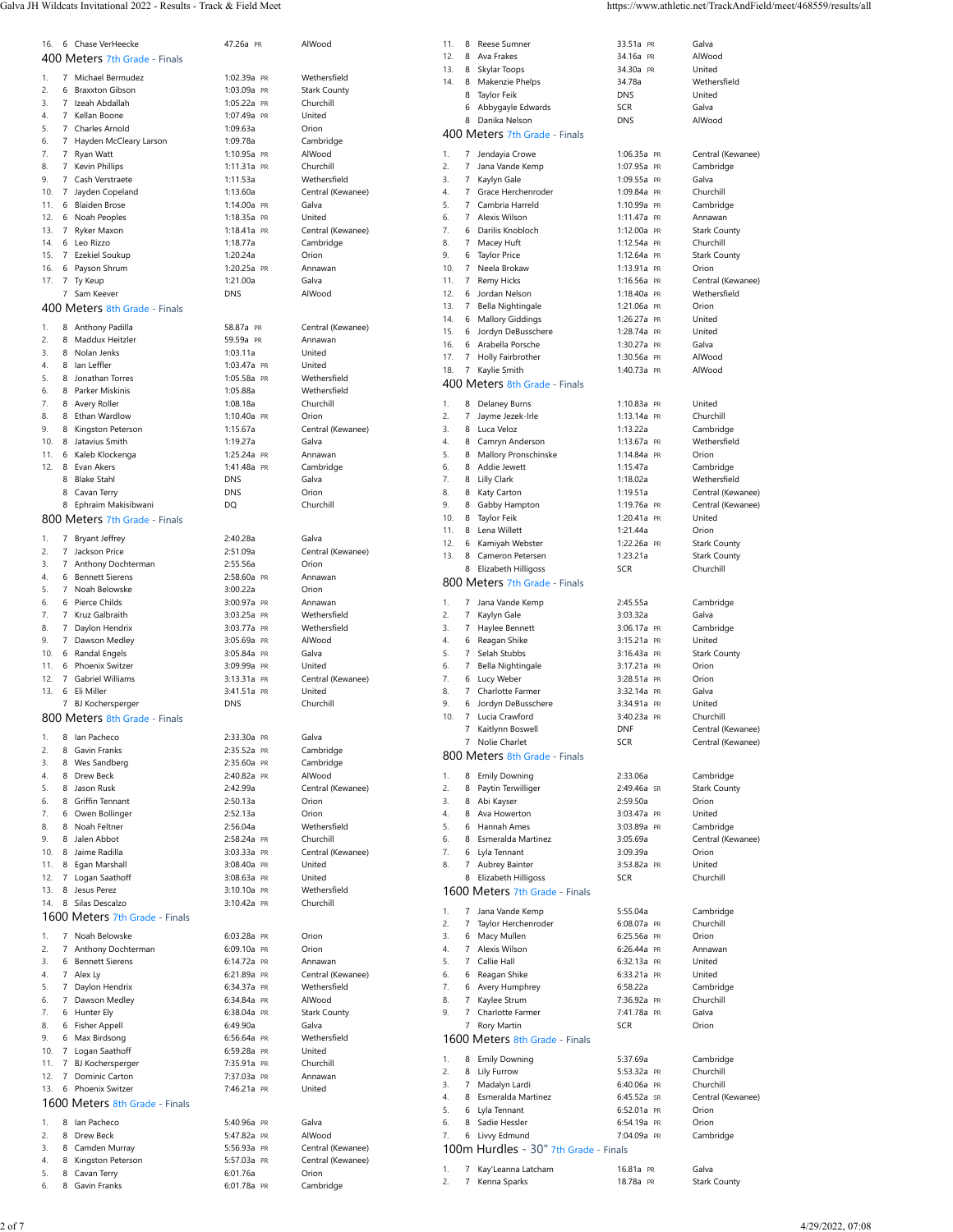| 7.  | 6              | Owen Bollinger                        | 6:02.20a PR  | Orion                 | 3.  | 7                | Remy Hicks                            | 19.05a PR | Central (Kewanee)     |
|-----|----------------|---------------------------------------|--------------|-----------------------|-----|------------------|---------------------------------------|-----------|-----------------------|
| 8.  | 8              | Noah Feltner                          | 6:04.38a PR  | Wethersfield          | 4.  | 7                | Alexis Wilson                         | 19.88a PR | Annawan               |
| 9.  | 8              | Jalen Abbot                           | 6:17.48a PR  | Churchill             | 5.  | 6                | Brooklyn Kelley                       | 20.55a PR | Orion                 |
| 10. | 8              | Egan Marshall                         | 6:35.76a PR  | United                | 6.  | 7                | Lana Scott                            | 21.49a PR | Wethersfield          |
| 11. |                | 8 Silas Descalzo                      | 6:36.06a PR  | Churchill             | 7.  | 7                | Jozalyn Kilgore                       | 21.85a PR | Churchill             |
| 12. | 8              | Ethan Grinnell                        | 7:13.83a     | <b>Stark County</b>   | 8.  | 7                | <b>Broghan Hulick</b>                 | 21.89a PR | AlWood                |
| 13. | 8              | <b>Matthew Moore</b>                  | 7:28.10a PR  | Wethersfield          | 9.  | 6                | <b>Mallory Giddings</b>               | 22.10a PR | United                |
| 14. | 8              | Evan Akers                            | 7:55.76a PR  | Cambridge             | 10. | 7                | Taylor Adams                          | 22.30a PR | Churchill             |
|     |                |                                       |              |                       | 11. | 7                | Rylee Swanson                         | 22.65a PR | AlWood                |
|     |                | 110m Hurdles - 30" 7th Grade - Finals |              |                       |     |                  | Madison Ensey                         |           |                       |
| 1.  | 7              | Tyler Sandberg                        | 19.99a PR    | Orion                 | 12. | 6                |                                       | 22.95a PR | <b>Stark County</b>   |
| 2.  | $\overline{7}$ | Ryon Miller                           | 20.40a PR    | Central (Kewanee)     | 13. | 6                | Nevaeh Fengle                         | 27.57a PR | United                |
| 3.  | 6              | <b>William Maher</b>                  | 20.52a PR    | Orion                 |     |                  | 100m Hurdles - 30" 8th Grade - Finals |           |                       |
| 4.  |                | 7 Brayden Novak                       | 20.74a PR    | Wethersfield          | 1.  | 8                | Natalie Hawes                         | 17.64a PR | Galva                 |
|     | $\overline{7}$ |                                       |              | Galva                 | 2.  | 8                | Kendyl DeBlieck                       | 18.92a PR | Central (Kewanee)     |
| 5.  |                | <b>Bryant Jeffrey</b>                 | 21.44a PR    |                       |     |                  |                                       |           |                       |
| 6.  | 7              | Robert Kendall                        | 21.57a PR    | United                | 3.  | 8                | Addie Jewett                          | 18.94a PR | Cambridge             |
| 7.  | $\overline{7}$ | Cale Johnson                          | 21.74a       | Churchill             | 4.  | 8                | <b>Emily Paul</b>                     | 19.49a PR | AlWood                |
| 8.  |                | 7 Jackson Price                       | 22.21a       | Central (Kewanee)     | 5.  | 8                | Hayden Gehring                        | 20.44a PR | Orion                 |
| 9.  |                | 6 Jackson Phelps                      | 22.29a PR    | Wethersfield          | 6.  | 8                | Reese Murray                          | 20.50a PR | United                |
| 10. |                | 7 Elan Baggot                         | 22.45a PR    | Churchill             | 7.  | 8                | Kelsey Hawley                         | 20.61a PR | <b>Stark County</b>   |
| 11. | 6              | <b>Blaiden Brose</b>                  | 23.47a PR    | Galva                 | 8.  | 8                | Piper Tyree                           | 20.89a    | <b>Stark County</b>   |
| 12. | 6              | Baylor Frankenreider                  | 24.17a PR    | Annawan               | 9.  | 8                | Ava Frakes                            | 21.43a PR | AlWood                |
| 13. | $\overline{7}$ | Jake Hasten                           | 24.57a PR    | United                | 10. | 8                | Stella Wiegand                        | 21.97a PR | Churchill             |
| 14. | 7              | Dawson Medley                         | 24.82a PR    | AlWood                | 11. | 8                | Tori Cato                             | 22.14a PR | Churchill             |
| 15. | 6              | Dane Fiest                            | 25.79a PR    | AlWood                |     |                  | 4x100 Relay 7th Grade - Finals        |           |                       |
| 16. | $\overline{7}$ | Dominic Carton                        | 26.62a PR    | Annawan               |     |                  |                                       |           |                       |
|     |                | 6 Jack Knoblauch                      | <b>SCR</b>   | <b>Stark County</b>   | 1.  | 7                | Kolbie Cernovich                      | 56.80a    | Central (Kewanee) - A |
|     |                |                                       |              |                       |     | $\overline{7}$   | Kalei Rice                            |           |                       |
|     |                | 110m Hurdles - 30" 8th Grade - Finals |              |                       |     | 7                | Jendayia Crowe                        |           |                       |
| 1.  |                | 8 Anthony Padilla                     | 18.09a PR    | Central (Kewanee)     |     | 7                | Danielle Jo Currier                   |           |                       |
| 2.  | 8              | lan Pacheco                           | 19.37a       | Galva                 | 2.  | 6                | <b>Taylor Price</b>                   | 59.07a    | Stark County - A      |
|     |                |                                       |              |                       |     |                  |                                       |           |                       |
| 3.  |                | 8 John Fulkerson                      | 19.56a PR    | Orion                 |     | $\overline{7}$   | Abby Nagode                           |           |                       |
| 4.  |                | 8 Brayden Jones                       | 19.99a       | Central (Kewanee)     |     | $\overline{7}$   | Anna Nagode                           |           |                       |
| 5.  |                | 8 Drew Beck                           | 20.12a PR    | AlWood                |     | 7                | Kenna Sparks                          |           |                       |
| 6.  | 8              | Kaden Gradert                         | 21.32a PR    | Annawan               | 3.  | 7                | <b>Bella Perry</b>                    | 1:02.32a  | United - A            |
| 7.  |                | 8 Mason Taylor                        | 23.73a PR    | Churchill             |     | 6                | Ella Brown                            |           |                       |
| 8.  | 7              | Layne Seiden                          | 23.75a PR    | Wethersfield          |     | $\overline{7}$   | Callie Hall                           |           |                       |
| 9.  | 8              | <b>Cameron Stiles</b>                 | 23.77a PR    | Cambridge             |     | $\overline{7}$   | Addyson Ryan                          |           |                       |
| 10. | $\overline{7}$ | Cash Verstraete                       | 23.94a PR    | Wethersfield          | 4.  | $\boldsymbol{7}$ | Ron Nay Rice                          | 1:02.69a  | Churchill - A         |
| 11. | 7              | Drake Stanaland                       | 24.87a PR    | United                |     | $\boldsymbol{7}$ | Makenzie Rodriguez                    |           |                       |
| 12. | 6              | Miles Wied                            | 25.23a PR    | Annawan               |     | 7                | Kymora Hopkins                        |           |                       |
| 13. | 6              | Phoenix Switzer                       | 26.59a PR    | United                |     | 7                | Brooklynne Tabb                       |           |                       |
| 14. | 8              | Elijah Pederson                       | 35.65a PR    | Churchill             | 5.  | 6                | Kendyl Filler                         | 1:02.87a  | Orion - A             |
| 15. | $\overline{7}$ | Kellen Kunert                         |              | Orion                 |     | $\overline{7}$   | Natalie Johnson                       |           |                       |
|     |                |                                       | 35:16.00a PR |                       |     |                  |                                       |           |                       |
|     |                | 4x100 Relay 7th Grade - Finals        |              |                       |     | 7                | Isabella Wenger                       |           |                       |
| 1.  | 7              | Dayvon Robinson                       | 53.57a       | Central (Kewanee) - A |     | 7                | Isabella Carstens                     |           |                       |
|     | $\overline{7}$ | Jayden Copeland                       |              |                       | 6.  | $\overline{7}$   | Ella Nimrick                          | 1:05.00a  | Cambridge - A         |
|     | 7              | Carter Ensley                         |              |                       |     | 6                | Livvy Edmund                          |           |                       |
|     |                |                                       |              |                       |     | 6                | Hannah Ames                           |           |                       |
|     | 7              | Joshua Dewonte                        |              |                       |     | 6                | Avery Humphrey                        |           |                       |
| 2.  | $\overline{7}$ | Michael Bermudez                      | 53.82a       | Wethersfield - A      | 7.  | 7                | Charley Chamberlain                   | 1:05.14a  | Galva - A             |
|     | 6              | Alejandro Garcia                      |              |                       |     | 7                | Karstyn Jones                         |           |                       |
|     | 7              | Brayden Novak                         |              |                       |     | 7                | Sage Kaiser                           |           |                       |
|     | $\overline{7}$ | Oscar Cepeda - Lopez                  |              |                       |     | 7                | Jovie Weber                           |           |                       |
| 3.  | 7              | Joseph Norton                         | 55.85a       | Orion - A             | 8.  | 6                | Lauren Davis                          | 1:09.46a  | Annawan - A           |
|     | 6              | William Maher                         |              |                       |     |                  | Liliann Rosenow                       |           |                       |
|     | $\overline{7}$ | Kaden Cirks                           |              |                       |     | 7                | Avery Frank                           |           |                       |
|     | $\overline{7}$ | Aaron Mohr                            |              |                       |     | 7                |                                       |           |                       |
| 4.  | $\overline{7}$ | Cole Goodley                          | 56.69a       | Annawan - A           |     |                  | Aaliyah Hayes                         |           |                       |
|     | 6              | Baylor Frankenreider                  |              |                       |     | 7                | Gracie Garcia                         | <b>DQ</b> | Wethersfield - A      |
|     | 7              | Maddox Thurston                       |              |                       |     | 6                | Abbey Carman                          |           |                       |
|     | 7              | Danny Heston                          |              |                       |     | 7                | Katelyn Carman                        |           |                       |
|     | 6              |                                       | 56.90a       | United - A            |     | $\overline{7}$   | Lana Scott                            |           |                       |
| 5.  |                | Kahen Porter                          |              |                       |     |                  | 4x100 Relay 8th Grade - Finals        |           |                       |
|     | $\overline{7}$ | Carter Olson                          |              |                       |     |                  |                                       |           |                       |
|     | $\overline{7}$ | Koen Sperry                           |              |                       | 1.  | 7                | Gia Samuels                           | 55.56a    | Annawan - A           |
|     | $\overline{7}$ | Robert Kendall                        |              |                       |     | 8                | <b>Trinity Gradert</b>                |           |                       |
| 6.  | $\overline{7}$ | Eli West                              | 59.56a       | Galva - A             |     | $\overline{7}$   | Alexis Wilson                         |           |                       |
|     | $\overline{7}$ | <b>Bryant Jeffrey</b>                 |              |                       |     | 8                | Tyra Jones                            |           |                       |
|     | 6              | <b>Blaiden Brose</b>                  |              |                       | 2.  | 8                | Arianna Gerber                        | 59.48a    | Stark County - A      |
|     | $\overline{7}$ | <b>Reid Harris</b>                    |              |                       |     | 8                | Claire Bowser                         |           |                       |
| 7.  | $\overline{7}$ | Andrew Glass                          | 1:01.52a     | Churchill - A         |     | 8                | Hailey Allen                          |           |                       |
|     | $\overline{7}$ | Mitchell Wiley                        |              |                       |     | 8                | Paytin Terwilliger                    |           |                       |
|     | $\overline{7}$ | Izeah Abdallah                        |              |                       | 3.  |                  | 8 Hayden Gehring                      | 59.51a    | Orion - A             |
|     | $\overline{7}$ | Elan Baggot                           |              |                       |     | 8                | Elyse VanDuyne                        |           |                       |
| 8.  | 6              | Preston Hillier                       | 1:04.79a     | Stark County - A      |     | 8                | Mallory Pronschinske                  |           |                       |
|     | 7              | Cayden Osborn                         |              |                       |     | 8                | Amelia DeBaillie                      |           |                       |
|     | 7              | Charles Boarman                       |              |                       | 4.  | 7                | Kaylyn Gale                           | 59.63a    | Galva - A             |
|     | $\overline{7}$ | Keagan Sparks                         |              |                       |     | 7                | Kay'Leanna Latcham                    |           |                       |
|     |                |                                       |              |                       |     | 8                | Ella Ingles                           |           |                       |
|     |                | 4x100 Relay 8th Grade - Finals        |              |                       |     |                  |                                       |           |                       |
| 1.  | 8              | Carson Jermenc                        | 52.41a       | Wethersfield - A      |     | 8                | Reese Sumner                          | 1:00.56a  |                       |
|     | 8              | Keegan Jacobson                       |              |                       | 5.  | 8                | Makenzie Phelps                       |           | Wethersfield - A      |
|     | 8              | Jonathan Torres                       |              |                       |     | 8                | Natalie Nelson                        |           |                       |
|     | 8              | Devon Horrie                          |              |                       |     | 8                | Laura Senteney                        |           |                       |
|     | 8              |                                       | 52.64a       | Orion - A             |     | 8                | Camryn Anderson                       |           |                       |
| 2.  |                | <b>Wyatt Steen</b>                    |              |                       | 6.  | 8                | Ava Laue                              | 1:02.70a  | Central (Kewanee) - A |
|     | 8              | Dylan Manning                         |              |                       |     | 8                | Katy Carton                           |           |                       |
|     | 8              | Brody Ossian                          |              |                       |     | 8                | Esmeralda Martinez                    |           |                       |
|     | 8              | Ethan Wardlow                         |              |                       |     | 8                | Claire Taylor                         |           |                       |
| 3.  | 8              | Kelton Ryan                           | 53.53a       | United - A            | 7.  | 8                | Megan Erickson                        | 1:03.45a  | Churchill - A         |
|     | 8              | Caleb Kinneer                         |              |                       |     | 8                | Madisyn Fowler                        |           |                       |
|     | 8              | Nolan Jenks                           |              |                       |     | 8                | Tori Cato                             |           |                       |
|     | 8              | lan Leffler                           |              |                       |     | 8                | Amya Britt                            |           |                       |
|     |                |                                       |              |                       |     |                  |                                       |           |                       |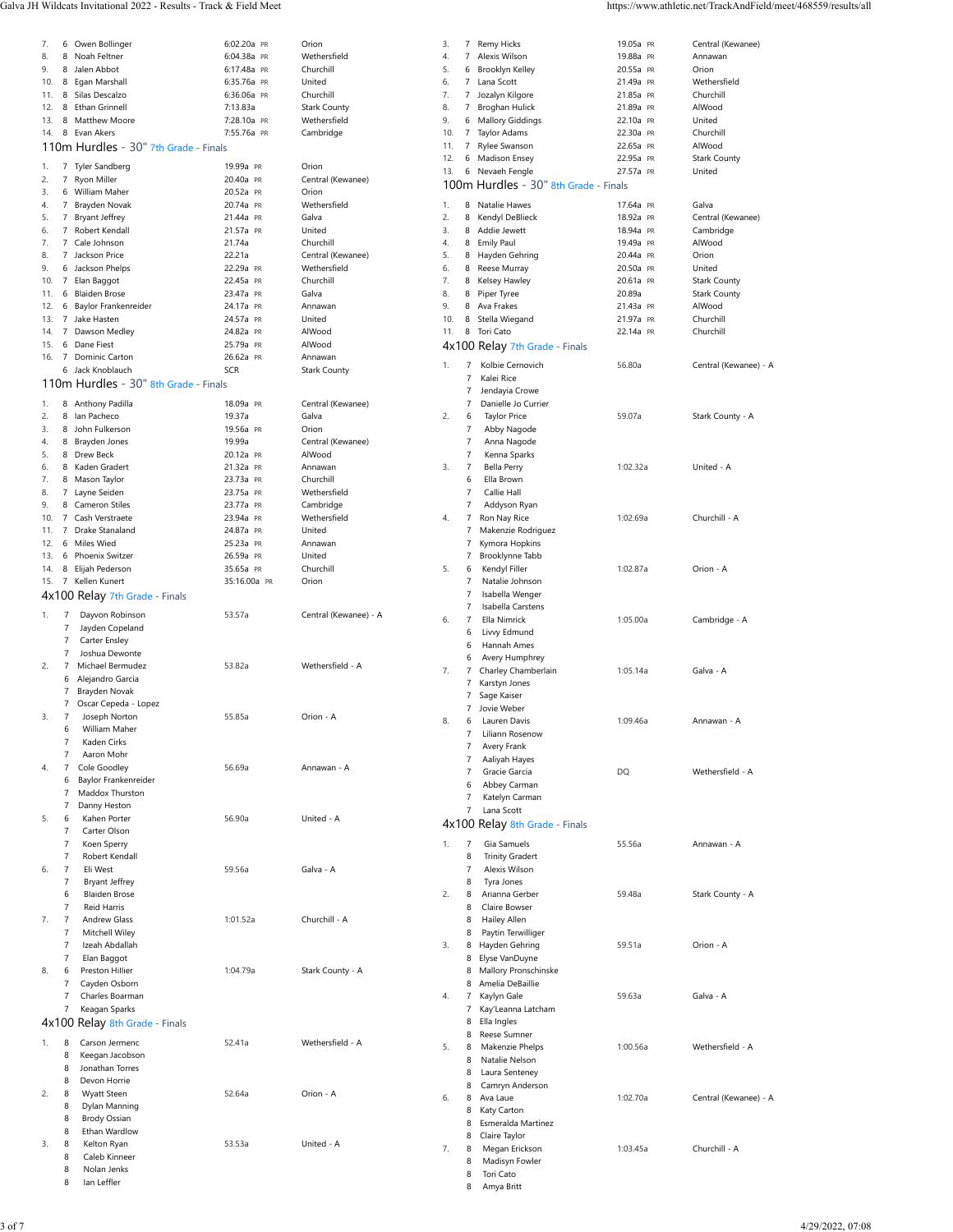#### Galva JH Wildcats Invitational 2022 - Results - Track & Field Meet https://www.athletic.net/TrackAndField/meet/468559/results/all

| 8<br>4.              | Oswaldo Sanchez                     | 54.01a   | Central (Kewanee) - A | 8.<br>8              | Danika Nelson                  | 1:03.65a | AlWood - A            |
|----------------------|-------------------------------------|----------|-----------------------|----------------------|--------------------------------|----------|-----------------------|
| 8                    | Reece Weir                          |          |                       | $\overline{7}$       | Rylee Swanson                  |          |                       |
| 8                    | Felix Silva                         |          |                       | 8                    | Ava Frakes                     |          |                       |
| 8                    | Anthony Padilla                     |          |                       | $\overline{7}$       | Broghan Hulick                 |          |                       |
| 5.<br>8              | Maddux Heitzler                     | 54.89a   | Annawan - A           | 9.<br>8              | Ava Salazar                    | 1:06.65a | Cambridge - A         |
| 8                    | Kaden Gradert                       |          |                       | 6                    | Maggie Leander                 |          |                       |
| 8                    | Wyatt DeSplinter                    |          |                       | 7                    | Reanna McMeekan                |          |                       |
| 8                    | Nic Thurston                        |          |                       | 7                    | Haylee Bennett                 |          |                       |
|                      |                                     |          |                       |                      |                                |          |                       |
| 6.<br>8              | John Sloan                          | 59.17a   | Galva - A             | 10.<br>7             | Paige Christianson             | 1:11.17a | United - A            |
| 8                    | Ian Pacheco                         |          |                       | 6                    | <b>Brooke Volbracht</b>        |          |                       |
| 8                    | Jatavius Smith                      |          |                       | 6                    | Kora Shimmin                   |          |                       |
| 8                    | <b>Blake Stahl</b>                  |          |                       | $\overline{7}$       | Katie Dutton                   |          |                       |
| 7.<br>8              | Aiden Hugai                         | 59.97a   | Churchill - A         | 4x200                | Relay 7th Grade - Finals       |          |                       |
| 8                    | Ephraim Makisibwani                 |          |                       |                      |                                |          |                       |
| 8                    | Lavant Ritenour                     |          |                       | 1.<br>6              | Ella Humphrey                  | 2:07.93a | Cambridge - A         |
| 8                    | Elijah Pederson                     |          |                       | 7                    | Cambria Harreld                |          |                       |
|                      |                                     |          |                       | 6                    | Caylee Beam                    |          |                       |
|                      | 4x200 Relay 7th Grade - Finals      |          |                       | 7                    | Mackenzie Peck                 |          |                       |
| $\overline{7}$<br>1. | Cale Johnson                        | 2:01.32a | Churchill - A         | 2.<br>7              | Tayah Milan                    | 2:14.50a | Churchill - A         |
| 7                    | Parker Holland                      |          |                       | $\overline{7}$       | Evelin Guel                    |          |                       |
|                      |                                     |          |                       |                      |                                |          |                       |
| 7                    | Gabe Irizarry                       |          |                       | 7                    | Kenya Morrison                 |          |                       |
| 7                    | Kevin Phillips                      |          |                       | $\overline{7}$       | Macie Nelson                   |          |                       |
| 2.<br>$\overline{7}$ | Mason Laleman                       | 2:02.12a | Orion - A             | 3.<br>6              | Brooklyn Kelley                | 2:15.92a | Orion - A             |
| 6                    | Henry DeBaillie                     |          |                       | 7                    | Rory Martin                    |          |                       |
| 7                    | Charles Arnold                      |          |                       | 6                    | Macy Mullen                    |          |                       |
| 6                    | Aidan Leingang                      |          |                       | 6                    | Elizabeth Mielke               |          |                       |
| 3.<br>$\overline{7}$ | Matthew Huggins                     | 2:07.40a | Central (Kewanee) - A | 4.<br>$\overline{7}$ | Alivia Anderson                | 2:18.54a | Central (Kewanee) - A |
| 7                    | Jesus DelToro                       |          |                       | $\overline{7}$       | Leah Anderson                  |          |                       |
| 7                    | Ryker Maxon                         |          |                       | $\overline{7}$       | Macy Anderson                  |          |                       |
|                      |                                     |          |                       |                      | Kailey Shaw                    |          |                       |
| 7                    | Ryon Miller                         |          |                       | 7                    |                                |          |                       |
| $\overline{7}$<br>4. | Kellan Boone                        | 2:09.16a | United - A            | 5.<br>6              | Emma Chamberlain               | 2:19.44a | Stark County - A      |
| 6                    | Dairyen Putney                      |          |                       | 7                    | Charlotte Hegwood              |          |                       |
| 7                    | Drake Stanaland                     |          |                       | 7                    | Kelsey Scott                   |          |                       |
| $\overline{7}$       | Jake Hasten                         |          |                       | 7                    | Selah Stubbs                   |          |                       |
| 5.<br>6              | Jackson Phelps                      | 2:11.27a | Wethersfield - A      | 6.<br>6              | <b>Mallory Giddings</b>        | 2:24.38a | United - A            |
| $\overline{7}$       | Reese Rumbold                       |          |                       | 6                    | Jordyn DeBusschere             |          |                       |
| 6                    | Aiden Taylor                        |          |                       | $\boldsymbol{7}$     | Ella Ott                       |          |                       |
| 6                    | Dane Ross                           |          |                       | 6                    |                                |          |                       |
|                      |                                     |          |                       |                      | Reagan Shike                   |          |                       |
| 6.<br>6              | Randal Engels                       | 2:14.28a | Galva - A             | 7.<br>6              | Megan Thuline                  | 2:32.28a | Galva - A             |
| 7                    | Ty Keup                             |          |                       | 6                    | Arabella Porsche               |          |                       |
| 6                    | Eli Ingles                          |          |                       | 6                    | Abbygayle Edwards              |          |                       |
| 7                    | Brayden Robinson                    |          |                       | 6                    | Niya Roman                     |          |                       |
| 7.<br>6              | Nathan Harker                       | 2:16.25a | Annawan - A           | 8.<br>7              | Holly Fairbrother              | 2:35.94a | AlWood - A            |
|                      |                                     |          |                       |                      |                                |          |                       |
|                      |                                     |          |                       | $\overline{7}$       |                                |          |                       |
| 6                    | Cole Dynes                          |          |                       |                      | Kelsey Poppy                   |          |                       |
| 6                    | Pierce Childs                       |          |                       | 6                    | Melina Lee                     |          |                       |
| 6                    | Kaleb Klockenga                     |          |                       | 6                    | Anna Link                      |          |                       |
| 8.<br>6              | Cash Kinsella                       | 2:21.99a | Stark County - A      |                      | 4x200 Relay 8th Grade - Finals |          |                       |
| 6                    | Isaac Macke                         |          |                       |                      |                                |          |                       |
| 6                    | Micah Stubbs                        |          |                       | 1.<br>8              | Addie Jewett                   | 2:07.00a | Cambridge - A         |
| 6                    | Patrick Peterson                    |          |                       | 8                    | <b>Ellie Doubet</b>            |          |                       |
| 9.<br>6              | Chase VerHeecke                     | 2:49.98a | AlWood - A            | 8                    | Jolene Blackert                |          |                       |
| 6                    | Tyler Ward                          |          |                       | 8                    | Luca Veloz                     |          |                       |
| 7                    |                                     |          |                       | 2.<br>6              | Savannah Streeter              | 2:11.34a | Orion - A             |
|                      | Mavick Sunken                       |          |                       | 6                    | Cyan Blommer                   |          |                       |
| 7                    | Devin Reed                          |          |                       | 8                    | Abi Kayser                     |          |                       |
|                      | 4x200 Relay 8th Grade - Finals      |          |                       | 7                    | Neela Brokaw                   |          |                       |
|                      |                                     |          |                       |                      |                                |          |                       |
| 1.<br>8              | Owen Voorhees                       | 1:53.45a | Orion - A             | 3.<br>8              | Reese Murray                   | 2:11.79a | United - A            |
| 8                    | Kyler Owens                         |          |                       | 8                    | <b>Delaney Burns</b>           |          |                       |
| 8                    | Cameron Engstrom                    |          |                       | 8                    | Samantha Murphy                |          |                       |
| 8                    | John Fulkerson                      |          |                       | 8                    | Grace Colbrese                 |          |                       |
| 2.<br>8              | Avery Roller                        | 2:01.04a | Churchill - A         | 4.<br>6              | Hallie Newton                  | 2:12.31a | Stark County - A      |
| 8                    | Jackson Sallows                     |          |                       | 8                    | Cameron Petersen               |          |                       |
| 8                    | Jacob Sperry                        |          |                       | 8                    | Kelsey Hawley                  |          |                       |
| 8                    | Logan Yeutson                       |          |                       | 8                    | Kerriyana Webster              |          |                       |
| 3.<br>8              | German Garcia                       | 2:01.31a | Wethersfield - A      | 5.<br>8              | Ra'Kiya Amos                   | 2:14.21a | Central (Kewanee) - A |
| 8                    | Drew Hornback                       |          |                       | 8                    | Alanna Williams                |          |                       |
|                      |                                     |          |                       |                      |                                |          |                       |
| 8                    | Jesus Perez                         |          |                       | 8                    | Gabby Hampton                  |          |                       |
| 8                    | Parker Miskinis                     |          |                       | 8                    | Kendyl DeBlieck                |          |                       |
| 4.<br>8              | <b>Griff Hicks</b>                  | 2:01.46a | Central (Kewanee) - A | 6.<br>7              | Emmorie DeClercq               | 2:16.34a | Wethersfield - A      |
| 8                    | Abram Hicks                         |          |                       | 8                    | Lilly Clark                    |          |                       |
| 8                    | Logan Peed                          |          |                       | 8                    | Megan Oliver                   |          |                       |
| 8                    | Treshawn Jeffers                    |          |                       | 8                    | Abigail Cabada                 |          |                       |
| 5.<br>8              | Jackson Wagy                        | 2:18.98a | United - A            | 7.<br>8              | Payton Potaczek                | 2:23.17a | Churchill - A         |
| 6                    | Eli Miller                          |          |                       | 7                    | Madison Michales               |          |                       |
| 6                    | Kolby Anderson                      |          |                       | 7                    | Ciarra Maddox                  |          |                       |
|                      |                                     |          |                       |                      |                                |          |                       |
| 6                    | Levi Tinkham                        |          |                       | 8                    | Jillyan Nicholas               |          |                       |
| 6.<br>6              | Payson Shrum                        | 2:21.60a | Annawan - A           | 4x400                | Relay 7th Grade - Finals       |          |                       |
| 8                    | Ryan Rosenow                        |          |                       |                      |                                |          |                       |
| 7                    | Ellis Kraft                         |          |                       | 1.<br>7              | Mackenzie Peck                 | 4:46.76a | Cambridge - A         |
| 6                    | Jaton Huber                         |          |                       | $\overline{7}$       | Cambria Harreld                |          |                       |
|                      |                                     |          |                       | 6                    | Caylee Beam                    |          |                       |
|                      | 4x400 Relay 7th Grade - Finals      |          |                       | 6                    | Ella Humphrey                  |          |                       |
| $\overline{7}$<br>1. | Brayden Novak                       | 4:40.01a | Wethersfield - A      | 2.<br>7              | Kaylee Richardson              | 4:55.59a | Churchill - A         |
| $\overline{7}$       | Cash Verstraete                     |          |                       | 7                    | Avayah Bridgewater             |          |                       |
| 7                    | Reese Rumbold                       |          |                       | 7                    | Nicole Wishon                  |          |                       |
| 7                    | Michael Bermudez                    |          |                       | 7                    |                                |          |                       |
|                      |                                     |          |                       |                      | Audrey Driffill                |          |                       |
| $\overline{7}$<br>2. | Charles Arnold                      | 4:42.45a | Orion - A             | 3.<br>7              | Leah Anderson                  | 5:24.98a | Central (Kewanee) - A |
| 6                    | William Maher                       |          |                       | $\boldsymbol{7}$     | Kieryn Abernathy               |          |                       |
| $\overline{7}$<br>7  | <b>Tyler Sandberg</b><br>Aaron Mohr |          |                       | $\overline{7}$<br>7  | Kira Alsup<br>Remy Hicks       |          |                       |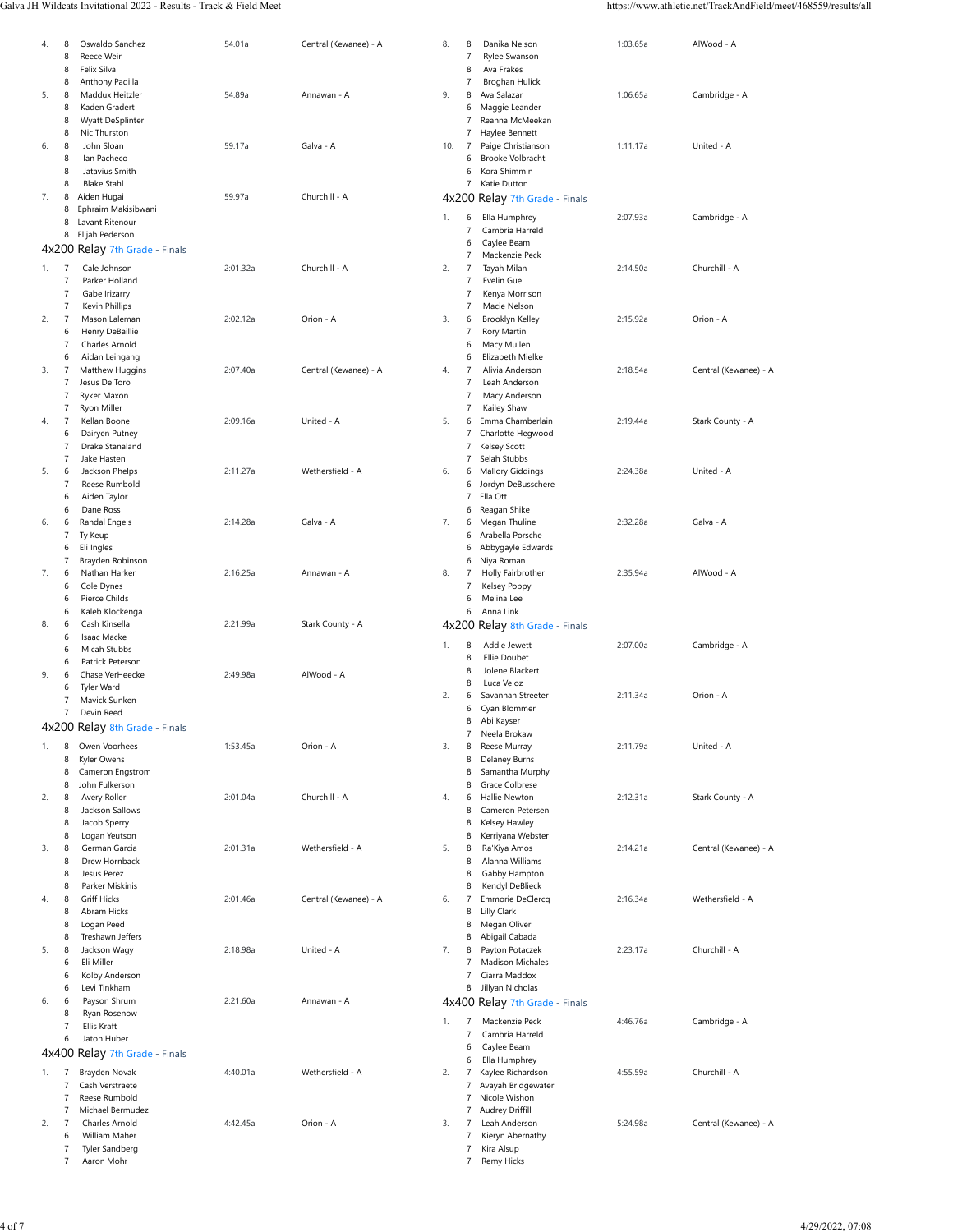#### Galva JH Wildcats Invitational 2022 - Results - Track & Field Meet https://www.athletic.net/TrackAndField/meet/468559/results/all

| 3.  |                |                                   |            |                       |            |                           |                                   |                     |                       |
|-----|----------------|-----------------------------------|------------|-----------------------|------------|---------------------------|-----------------------------------|---------------------|-----------------------|
|     | 7              | Kellan Boone                      | 4:53.74a   | United - A            | 4.         | 6                         | Cambri Holmstrom                  | 5:41.35a            | Stark County - A      |
|     | 6              | Kahen Porter                      |            |                       |            | 6                         | Coley Johnston                    |                     |                       |
|     |                |                                   |            |                       |            |                           |                                   |                     |                       |
|     | $\overline{7}$ | Carter Olson                      |            |                       |            | 6                         | Kamiyah Webster                   |                     |                       |
|     | 7              | Jake Hasten                       |            |                       |            | 6                         | Madison Ensey                     |                     |                       |
| 4.  | $\overline{7}$ | Jayden Copeland                   | 4:53.87a   | Central (Kewanee) - A | 5.         | $\overline{7}$            | Rory Martin                       | 5:42.16a            | Orion - A             |
|     |                |                                   |            |                       |            |                           |                                   |                     |                       |
|     | 7              | Jesus DelToro                     |            |                       |            | 6                         | Kendyl Filler                     |                     |                       |
|     | 7              | Alex Ly                           |            |                       |            | 6                         | Cyan Blommer                      |                     |                       |
|     |                |                                   |            |                       |            |                           |                                   |                     |                       |
|     | 7              | Ryker Maxon                       |            |                       |            | 6                         | Macy Mullen                       |                     |                       |
| 5.  | $\overline{7}$ | Parker Holland                    | 5:05.39a   | Churchill - A         | 6.         | 7                         | Charley Chamberlain               | 6:39.50a            | Galva - A             |
|     | 7              |                                   |            |                       |            | 7                         |                                   |                     |                       |
|     |                | Gabe Irizarry                     |            |                       |            |                           | Kaylyn Gale                       |                     |                       |
|     | 7              | BJ Kochersperger                  |            |                       |            | 7                         | Sage Kaiser                       |                     |                       |
|     | 7              | Mitchell Wiley                    |            |                       |            | 7                         | Alyssa Hudson                     |                     |                       |
|     |                |                                   |            |                       |            |                           |                                   |                     |                       |
| 6.  | 7              | Ryan Watt                         | 5:24.51a   | AlWood - A            | 4x400      |                           | Relay 8th Grade - Finals          |                     |                       |
|     | 6              | Brysen Lawson                     |            |                       |            |                           |                                   |                     |                       |
|     | $\overline{7}$ | Devin Reed                        |            |                       | 1.         | 7                         | Ella Herchenroder                 | 4:33.94a            | Churchill - A         |
|     |                |                                   |            |                       |            | 7                         | Taylor Herchenroder               |                     |                       |
|     | $\overline{7}$ | Sam Keever                        |            |                       |            |                           |                                   |                     |                       |
| 7.  | 6              | Cash Kinsella                     | 5:27.91a   | Stark County - A      |            | 7                         | Grace Herchenroder                |                     |                       |
|     |                |                                   |            |                       |            | 8                         | Lily Furrow                       |                     |                       |
|     | 6              | Hunter Ely                        |            |                       |            |                           |                                   |                     |                       |
|     | 6              | Micah Stubbs                      |            |                       | 2.         | 8                         | Jolene Blackert                   | 4:47.00a            | Cambridge - A         |
|     |                |                                   |            |                       |            | 8                         | Addie Jewett                      |                     |                       |
|     | 6              | Preston Hillier                   |            |                       |            | 8                         | Ava Salazar                       |                     |                       |
| 8.  | 6              | <b>Bennett Sierens</b>            | 5:28.86a   | Annawan - A           |            |                           |                                   |                     |                       |
|     | $\overline{7}$ | Dominic Carton                    |            |                       |            | 8                         | <b>Emily Downing</b>              |                     |                       |
|     |                |                                   |            |                       | 3.         | 8                         | Mallory Pronschinske              | 5:01.71a            | Orion - A             |
|     | 6              | Cole Dynes                        |            |                       |            |                           |                                   |                     |                       |
|     | 6              | Pierce Childs                     |            |                       |            | 8                         | Elyse VanDuyne                    |                     |                       |
|     |                |                                   |            |                       |            | 8                         | Abi Kayser                        |                     |                       |
| 9.  | 7              | Brayden Robinson                  | 5:36.68a   | Galva - A             |            | 7                         | Neela Brokaw                      |                     |                       |
|     | 6              | <b>Fisher Appell</b>              |            |                       |            |                           |                                   |                     |                       |
|     | 6              | Eli Ingles                        |            |                       | 4.         | 8                         | Reese Murray                      | 5:15.44a            | United - A            |
|     |                |                                   |            |                       |            | 8                         | Delaney Burns                     |                     |                       |
|     | 7              | Ty Keup                           |            |                       |            |                           |                                   |                     |                       |
|     |                | 4x400 Relay 8th Grade - Finals    |            |                       |            | 8                         | Samantha Murphy                   |                     |                       |
|     |                |                                   |            |                       |            | 7                         | Callie Hall                       |                     |                       |
|     |                |                                   |            |                       |            |                           |                                   |                     |                       |
| 1.  | 8              | Jason Rusk                        | 4:15.47a   | Central (Kewanee) - A | 5.         | 6                         | Darilis Knobloch                  | 5:17.53a            | Stark County - A      |
|     | 8              | Camden Murray                     |            |                       |            | 6                         | Hallie Newton                     |                     |                       |
|     | 8              | Felix Silva                       |            |                       |            | 8                         |                                   |                     |                       |
|     |                |                                   |            |                       |            |                           | Arianna Gerber                    |                     |                       |
|     | 8              | Anthony Padilla                   |            |                       |            | 8                         | Hailey Allen                      |                     |                       |
| 2.  | 8              | Kyler Owens                       | 4:27.07a   | Orion - A             | 6.         | 8                         | Gabby Hampton                     | 5:29.09a            | Central (Kewanee) - A |
|     |                |                                   |            |                       |            |                           |                                   |                     |                       |
|     | 8              | Cameron Engstrom                  |            |                       |            | 8                         | Katy Carton                       |                     |                       |
|     | 8              | John Fulkerson                    |            |                       |            | 8                         | Ava Laue                          |                     |                       |
|     |                |                                   |            |                       |            |                           |                                   |                     |                       |
|     | 8              | Cavan Terry                       |            |                       |            | 8                         | Ra'Kiya Amos                      |                     |                       |
| 3.  | 8              | Landen Park                       | 4:42.03a   | Annawan - A           |            |                           | Shot Put - 6lb 7th Grade - Finals |                     |                       |
|     |                |                                   |            |                       |            |                           |                                   |                     |                       |
|     | 8              | Wyatt DeSplinter                  |            |                       | 1.         | $\overline{7}$            | Mackenzie Peck                    | 8.35m PR            | Cambridge             |
|     | 8              | Kaden Gradert                     |            |                       |            |                           |                                   |                     |                       |
|     | 8              | Maddux Heitzler                   |            |                       | 2.         | 6                         | Lauren Davis                      | 7.37m PR            | Annawan               |
|     |                |                                   |            |                       | 3.         | $\overline{7}$            | Isabella Carstens                 | 7.28m PR            | Orion                 |
| 4.  | 8              | Wes Sandberg                      | 4:53.91a   | Cambridge - A         |            |                           |                                   |                     |                       |
|     |                | 7 Hayden McCleary Larson          |            |                       | 4.         | $\overline{7}$            | Natalie Johnson                   | 7.10m PR            | Orion                 |
|     |                |                                   |            |                       | 5.         | 7                         | Ashley Oliver                     | 7.03m PR            | Wethersfield          |
|     |                | 8 Cameron Stiles                  |            |                       |            |                           |                                   | 6.99m               |                       |
|     | 8              | Gavin Franks                      |            |                       | 6.         | 6                         | Coley Johnston                    |                     | <b>Stark County</b>   |
|     |                | Jackson Sallows                   | 5:10.43a   | Churchill - A         | 7.         | 7                         | Abby Nagode                       | 6.75m PR            | <b>Stark County</b>   |
| 5.  | 8              |                                   |            |                       | 8.         | $\overline{7}$            | Macie Jordan                      | 6.55m PR            | Churchill             |
|     | 8              | Aiden Hugai                       |            |                       |            |                           |                                   |                     |                       |
|     | 8              | Jacob Sperry                      |            |                       | 9.         | $\boldsymbol{7}$          | Kieryn Abernathy                  | 6.21m               | Central (Kewanee)     |
|     |                |                                   |            |                       | 10.        | $\overline{7}$            | Aaliyah Hayes                     | 6.18m PR            | Annawan               |
|     | 8              | Mason Taylor                      |            |                       |            |                           |                                   |                     |                       |
| 6.  | 8              | Jackson Wagy                      | 5:35.73a   | United - A            | 11.        | $\overline{7}$            | Nora Phelps                       | 6.11m PR            | Churchill             |
|     |                |                                   |            |                       | 12.        | 7                         | Emma Miller                       | 5.78m PR            | Cambridge             |
|     |                |                                   |            |                       |            |                           |                                   |                     |                       |
|     | 6              | Kolby Anderson                    |            |                       |            |                           |                                   |                     |                       |
|     | 6              |                                   |            |                       | 13.        | 7                         | Katie Dutton                      | 5.27m PR            | United                |
|     |                | Noah Peoples                      |            |                       | 14.        | 7                         |                                   | 5.15m PR            | Galva                 |
|     | 6              | Levi Tinkham                      |            |                       |            |                           | Karstyn Jones                     |                     |                       |
|     | 6              | <b>Braxxton Gibson</b>            | <b>SCR</b> | Stark County - A      | 15.        | 6                         | Melina Lee                        | 5.02m PR            | AlWood                |
|     |                |                                   |            |                       | 16.        | 6                         | Anna Link                         | 4.99m PR            | AlWood                |
|     | 6              | Jack Knoblauch                    |            |                       |            |                           |                                   |                     |                       |
|     | $\overline{7}$ | Rocco Swearingen                  |            |                       | 17.        | 6                         | Jordan Nelson                     | 4.66m PR            | Wethersfield          |
|     |                |                                   |            |                       | 18.        | 6                         | Kora Shimmin                      | 4.57m PR            | United                |
|     | 8              | Ethan Grinnell                    |            |                       |            |                           |                                   |                     |                       |
|     |                | Shot Put - 8lb 7th Grade - Finals |            |                       |            |                           | Shot Put - 6lb 8th Grade - Finals |                     |                       |
|     |                |                                   |            |                       |            |                           |                                   |                     |                       |
| 1.  | $\overline{7}$ | Myles Bond                        | 10.34m PR  | Wethersfield          | 1.         | 8                         | <b>Emily Paul</b>                 | 8.30m PR            | AlWood                |
|     |                |                                   |            |                       | 2.         | 8                         | Ellie Doubet                      | 7.74m               | Cambridge             |
| 2.  | $\overline{7}$ | Reid Harris                       | 9.35m      | Galva                 |            |                           |                                   |                     |                       |
| 3.  |                | 7 Kaden Cirks                     | 9.23m PR   | Orion                 | 3.         | 8                         | Wavelynn Peart                    | 7.47m PR            | Wethersfield          |
| 4.  |                | 7 Landon Fullerton                | 8.99m PR   | Orion                 | 4.         | 8                         | Lena Willett                      | 7.41m PR            | Orion                 |
|     |                |                                   |            |                       | 5.         | 8                         | London Currie                     | 7.32m               | Central (Kewanee)     |
| 5.  |                | 7 Cale Johnson                    | 8.17m PR   | Churchill             |            |                           |                                   |                     |                       |
| 6.  |                | 7 Marshall Secymore               | 8.06m      | Cambridge             | 6.         | 8                         | Grace Colbrese                    | 7.22m PR            | United                |
|     |                |                                   |            |                       | 7.         | 8                         | Avery Nichols                     | 7.08m PR            | Orion                 |
| 7.  |                | 7 Ryon Miller                     | 7.23m      | Central (Kewanee)     |            |                           |                                   |                     |                       |
| 8.  |                | 7 Charles Boarman                 | 7.06m      | <b>Stark County</b>   | 8.         | 8                         | Addie Little                      | 6.88m               | Cambridge             |
|     |                |                                   |            |                       | 9.         | 8                         | Samantha Murphy                   | 6.80m PR            | United                |
| 9.  | $\overline{7}$ | Ryder Specht                      | 6.98m PR   | Annawan               | 10.        | 8                         | Alyvia Noble                      | 6.51m PR            | Churchill             |
| 10. | $\overline{7}$ | Eli West                          | 6.84m      | Galva                 |            |                           |                                   |                     |                       |
| 11. | 6              | Race Wagner                       | 6.77m PR   | Cambridge             | 11.        | 7                         | Brooklynne Tabb                   | 6.26m PR            | Churchill             |
|     |                |                                   |            |                       | 12.        | 8                         | Abigail Cabada                    | 6.21m PR            | Wethersfield          |
| 12. | 6              | Cash Kinsella                     | 6.59m      | <b>Stark County</b>   |            |                           |                                   |                     |                       |
| 13. | 6              | Myer Heitzler                     | 6.32m PR   | Annawan               | 13.        | $\overline{7}$            | Liliann Rosenow                   | 6.01m PR            | Annawan               |
|     |                |                                   | 6.31m PR   | Wethersfield          | 14.        | 8                         | Kearstin Hamrick                  | 5.84m               | Central (Kewanee)     |
| 14. | $\overline{7}$ | Layne Seiden                      |            |                       | 15.        | 6                         | Sarah Grinnell                    | 5.67m PR            | <b>Stark County</b>   |
| 15. | 7              | Robert Taylor                     | 6.26m      | Central (Kewanee)     |            |                           |                                   |                     |                       |
| 16. | 6              | Paxson Wallace                    | 6.22m PR   | United                | 16.        | 8                         | Kailynn Townsend                  | 5.21m PR            | Galva                 |
|     |                |                                   |            |                       | 17.        | 8                         | Lily Williams                     | 4.62m PR            | AlWood                |
| 17. | $\overline{7}$ | Sam Keever                        | 6.16m PR   | AlWood                |            |                           |                                   |                     |                       |
| 18. | 6              | Peyton Martin                     | 6.09m      | United                | 18.        | $\boldsymbol{7}$          | <b>Bailey Phelps</b>              | 3.86m PR            | <b>Stark County</b>   |
|     |                |                                   |            |                       | 19.        | 6                         | Juliana Rakestraw                 | 3.62m PR            | Annawan               |
| 19. |                | 6 Jorge Avila                     | 5.62m PR   | AlWood                |            |                           |                                   |                     |                       |
|     |                | Shot Put - 8lb 8th Grade - Finals |            |                       |            |                           | Discus - 1kg 7th Grade - Finals   |                     |                       |
|     |                |                                   |            |                       |            |                           |                                   |                     |                       |
| 1.  |                | 8 Nolan Jenks                     | 11.03m PR  | United                | 1.         | 7                         | Mackenzie Peck                    | 20.72m              | Cambridge             |
|     |                |                                   |            |                       | 2.         | 7                         | Kieryn Abernathy                  | 17.09m              | Central (Kewanee)     |
| 2.  |                | 8 Blake Stahl                     | 10.67m     | Galva                 |            |                           |                                   |                     |                       |
| 3.  |                | 8 Wes Sandberg                    | 9.56m      | Cambridge             | 3.         | 6                         | Hallie Newton                     | 17.06m PR           | <b>Stark County</b>   |
|     |                |                                   |            |                       | 4.         | $\overline{7}$            | <b>Addison Painter</b>            | 16.76m PR           | Churchill             |
| 4.  |                | 8 Wyatt Steen                     | 9.45m PR   | Orion                 |            |                           |                                   |                     |                       |
| 5.  |                | 8 Ayden DeValkenaere              | 9.37m PR   | Wethersfield          | 5.         | 7                         | Anna Nagode                       | 16.66m              | <b>Stark County</b>   |
|     |                |                                   | 9.30m PR   | Orion                 | 6.         | 7                         | Harper Little                     | 15.77m              | Cambridge             |
| 6.  |                | 8 Brody Ossian                    |            |                       | 7.         | $\overline{\mathfrak{z}}$ | Ashley Oliver                     | 14.04m PR           | Wethersfield          |
| 7.  |                | 8 Keegan Jacobson                 | 8.77m PR   | Wethersfield          |            |                           |                                   |                     |                       |
| 8.  | 8              | <b>Braden Murphy</b>              | 8.30m      | Galva                 | 8.         | 7                         | Karstyn Jones                     | 12.82m PR           | Galva                 |
|     |                |                                   |            |                       | 9.         | $\overline{7}$            | Katie Dutton                      | 12.80m              | United                |
| 9.  | 8              | Oswaldo Sanchez                   | 8.11m PR   | Central (Kewanee)     |            |                           |                                   |                     |                       |
| 10. | 8              | Airies Simmons                    | 7.21m      | Central (Kewanee)     | 10.<br>11. | 7<br>$\overline{7}$       | Allison Thomas<br>Liliann Rosenow | 12.67m<br>12.11m PR | Orion<br>Annawan      |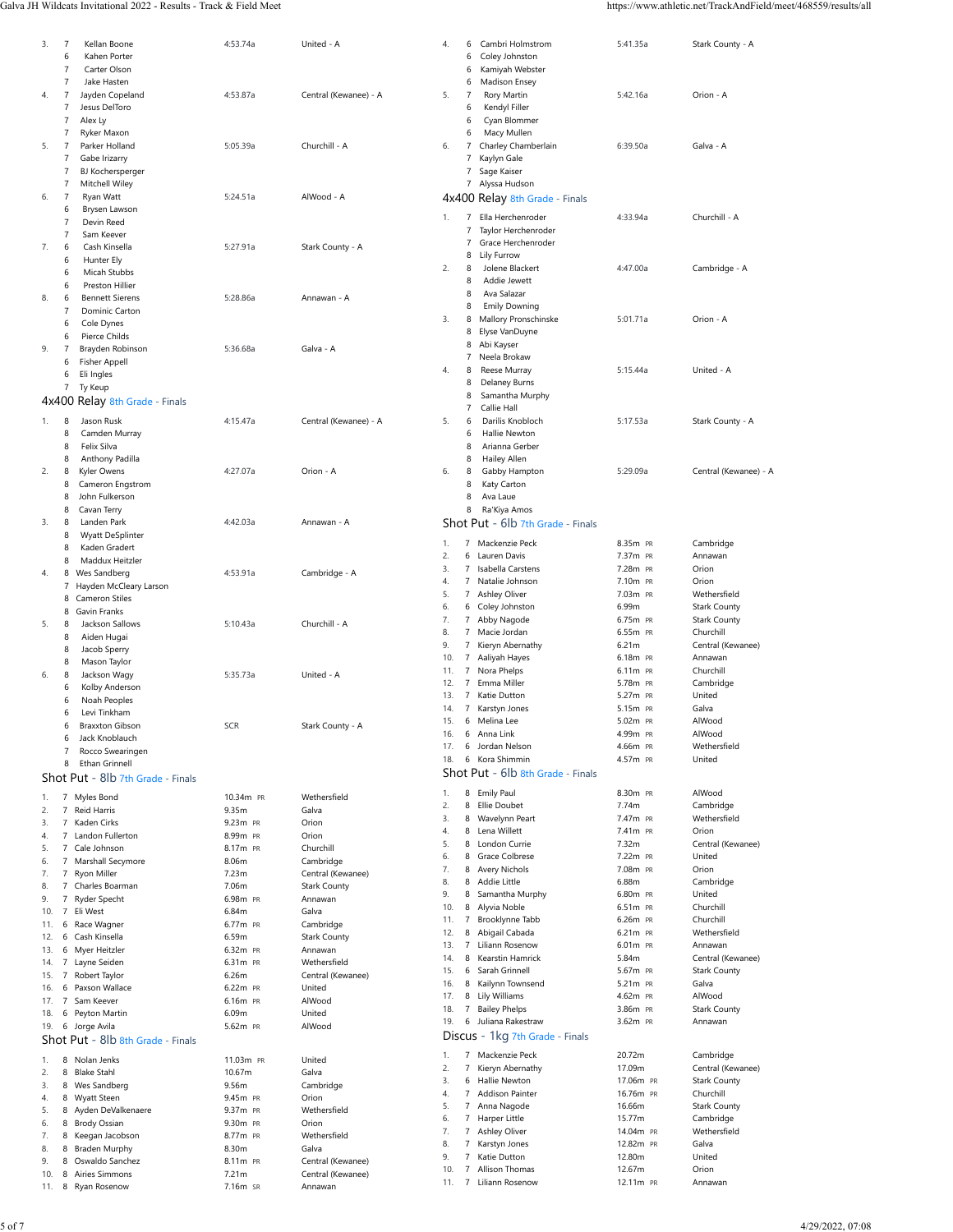| Galva JH Wildcats Invitational 2022 -<br>Track & Field Meet<br>! - Results | www.athletic.net/TrackAndField/meet/468559/results/an<br>http |
|----------------------------------------------------------------------------|---------------------------------------------------------------|
|                                                                            |                                                               |

| 12.        |             |                                           |                        |                                |
|------------|-------------|-------------------------------------------|------------------------|--------------------------------|
|            |             | 8 Jackson Wagy                            | 7.09m PR               | United                         |
| 13.        |             | 8 Mason Taylor                            | 6.66m PR               | Churchill                      |
| 14.        |             | 8 Gage Jacobsen                           | 6.25m PR               | Annawan                        |
| 15.        |             | 6 Ethan Hess                              | 5.96m PR               | <b>Stark County</b>            |
| 16.        |             | 6 Chase VerHeecke                         | 5.18m PR               | AlWood                         |
| 17.<br>18. |             | 6 Kooper Kitterman<br>8 Austin Woodbury   | 4.81m<br>4.67m         | <b>Stark County</b>            |
| 19.        |             | 6 Tyler Ward                              | 4.51m PR               | Cambridge<br>AlWood            |
|            |             | Discus - 1kg 7th Grade - Finals           |                        |                                |
|            |             |                                           |                        |                                |
| 1.         |             | 7 Myles Bond                              | 39.22m PR              | Wethersfield                   |
| 2.         |             | 7 Eli West                                | 27.20m PR              | Galva                          |
| 3.         |             | 7 Cale Johnson                            | 20.19m PR              | Churchill                      |
| 4.<br>5.   |             | 7 Hayden McCleary Larson<br>7 Jake Hasten | 20.17m<br>19.43m PR    | Cambridge<br>United            |
| 6.         |             | 7 Kaden Cirks                             | 19.02m PR              | Orion                          |
| 7.         |             | 7 Chance Reid                             | 18.92m PR              | Orion                          |
| 8.         |             | 7 Charles Boarman                         | 18.64m                 | <b>Stark County</b>            |
| 9.         |             | 7 Kellan Boone                            | 17.73m SR              | United                         |
| 10.        |             | 7 Ryder Specht                            | 16.21m PR              | Annawan                        |
| 11.        |             | 7 Ryan Watt                               | 15.77m PR              | AlWood                         |
| 11.        |             | 7 Marshall Secymore                       | 15.77m                 | Cambridge                      |
| 13.        |             | 7 Keagan Sparks                           | 15.60m                 | <b>Stark County</b>            |
| 14.        |             | 6 Myer Heitzler                           | 14.48m PR              | Annawan                        |
| 15.        |             | 7 Robert Taylor                           | 14.43m                 | Central (Kewanee)              |
| 16.        |             | 7 Layne Seiden                            | 14.07m PR              | Wethersfield                   |
| 17.        |             | 6 Jorge Avila                             | 12.09m PR              | AlWood                         |
| 18.        |             | 6 Randal Engels                           | 8.74m PR               | Galva                          |
|            |             | 7 Matthew Huggins                         | <b>SCR</b>             | Central (Kewanee)              |
|            |             | Discus - 1kg 8th Grade - Finals           |                        |                                |
| 1.         |             | 8 Nic Thurston                            | 30.38m PR              | Annawan                        |
| 2.         |             | 8 Gavin Franks                            | 29.31m PR              | Cambridge                      |
| 3.         |             | 8 Braden Murphy                           | 28.21m PR              | Galva                          |
| 4.         |             | 8 Ayden DeValkenaere                      | 26.57m PR              | Wethersfield                   |
| 5.         |             | 8 Nolan Jenks                             | 26.11m PR              | United                         |
| 6.         |             | 8 Ethan DeMay                             | 24.99m PR              | Annawan                        |
| 7.         |             | 8 Carson Jermenc                          | 24.69m PR              | Wethersfield                   |
| 8.         |             | 8 Landon Weir                             | 20.04m PR              | Central (Kewanee)              |
| 9.         |             | 8 Aiden Martin                            | 18.21m PR              | United                         |
| 10.<br>11. |             | 8 Brody Ossian<br>8 Talan Fransene        | 17.60m PR<br>17.55m PR | Orion                          |
| 12.        |             | 8 Jack Anderson                           | 15.27m                 | Cambridge<br>Central (Kewanee) |
| 13.        |             | 7 Devin Reed                              | 14.33m PR              | AlWood                         |
| 14.        |             | 8 Mason Taylor                            | 13.21m PR              | Churchill                      |
| 15.        |             | 6 Tyler Ward                              | 12.67m PR              | AlWood                         |
| 16.        |             | 6 Ethan Hess                              | 11.66m PR              | <b>Stark County</b>            |
| 17.        |             | 6 Kooper Kitterman                        | 8.08m                  | <b>Stark County</b>            |
| 18.        |             | 8 Wyatt Steen                             | 2.99m PR               | Orion                          |
|            |             | High Jump 7th Grade - Finals              |                        |                                |
|            |             |                                           | 1.57m                  | Galva                          |
|            |             |                                           |                        |                                |
| 1.         |             | 7 Reid Harris                             |                        |                                |
| 2.         |             | 7 Joseph Norton                           | 1.52m PR               | Orion                          |
| 3.         |             | 7 Ryon Miller                             | 1.42m PR               | Central (Kewanee)              |
| 4.         | $7^{\circ}$ | Reese Rumbold                             | 1.37m PR               | Wethersfield                   |
| 5.<br>9.   |             | 7 Michael Bermudez<br>7 Aaron Mohr        | 1.37m<br>1.37m         | Wethersfield<br>Orion          |
| 6.         |             | 7 Hayden McCleary Larson                  | 1.32m                  | Cambridge                      |
| 7.         |             | 7 Danny Heston                            | 1.32m PR               | Annawan                        |
| 8.         |             | 7 Jackson Price                           | 1.27m PR               | Central (Kewanee)              |
| 9.         |             | 7 Cole Goodley                            | 1.27m PR               | Annawan                        |
| 9.         |             | 7 Ryan Watt                               | 1.27m PR               | AlWood                         |
| 12.        |             | 7 Ty Keup                                 | 1.21m                  | Galva                          |
|            |             | 12. 7 Carter Olson                        | 1.21m PR               | United                         |
| 14.        |             | 6 Levi Tinkham                            | 1.17m PR               | United                         |
|            |             | High Jump 8th Grade - Finals              |                        |                                |
| 1.         |             | 8 Kyler Owens                             | 1.57m                  | Orion                          |
| 2.         |             | 8 Wyatt Steen                             | 1.52m                  | Orion                          |
| 3.         |             | 8 Kelton Ryan                             | 1.52m                  | United                         |
| 3.         |             | 8 Devon Horrie                            | 1.52m PR               | Wethersfield                   |
| 5.         |             | 8 Kaden Gradert                           | 1.42m PR               | Annawan                        |
| 6.         |             | 8 Abram Hicks                             | 1.37m                  | Central (Kewanee)              |
| 7.         |             | 8 Wes Sandberg                            | 1.37m                  | Cambridge                      |
| 8.         |             | 8 Griff Hicks                             | 1.27m                  | Central (Kewanee)              |
| 8.         |             | 8 Drew Hornback                           | 1.27m PR               | Wethersfield                   |
| 10.        |             | 8 Egan Marshall                           | 1.21m PR               | United                         |
| 10.        |             | 8 Jatavius Smith                          | 1.21m                  | Galva                          |
|            |             | 7 Maddox Thurston                         | <b>DNS</b>             | Annawan                        |
|            |             | Long Jump 7th Grade - Finals              |                        |                                |
| 1.         |             | 7 Dayvon Robinson                         | 4.88m PR               | Central (Kewanee)              |
| 2.         |             | 7 Izeah Abdallah                          | 4.57m PR               | Churchill                      |
| 3.         |             | 7 Joshua Dewonte                          | 4.52m                  | Central (Kewanee)              |
| 4.         |             | 7 Reid Harris                             | 4.43m PR               | Galva                          |
| 5.         |             | 7 Brayden Novak                           | 4.24m PR               | Wethersfield                   |
| 6.         |             | 7 Cole Goodley                            | 4.21m SR               | Annawan                        |
| 7.         |             | 7 Maddox Thurston                         | 4.03m PR               | Annawan                        |
| 8.         |             | 7 Brayden Robinson                        | 4.00m PR               | Galva                          |
| 9.         |             | 7 Drake Stanaland                         | 3.91m                  | United                         |
| 10.<br>11. |             | 7 Aaron Mohr<br>7 Cayden Osborn           | 3.88m<br>3.78m PR      | Orion<br>Stark County          |

| Churchill                           | 13               |
|-------------------------------------|------------------|
| Annawan                             | 14<br>15         |
| <b>Stark County</b><br>AlWood       | 16               |
| <b>Stark County</b>                 | 17               |
| Cambridge                           |                  |
| AlWood                              | D                |
|                                     | 1.               |
| Wethersfield<br>Galva               | 2.               |
| Churchill                           | 3.<br>4.         |
| Cambridge                           | 5.               |
| United                              | 6.               |
| Orion                               | 7.<br>8.         |
| Orion<br><b>Stark County</b>        | 9.               |
| United                              | 1 <sup>1</sup>   |
| Annawan                             | 11               |
| AlWood                              | 12<br>13         |
| Cambridge<br><b>Stark County</b>    | 14               |
| Annawan                             | 15               |
| Central (Kewanee)                   | 16               |
| Wethersfield                        | 17               |
| AlWood<br>Galva                     | Н                |
| Central (Kewanee)                   |                  |
|                                     | 1.               |
| Annawan                             | 2.<br>3.         |
| Cambridge                           | 4.               |
| Galva                               | 5.               |
| Wethersfield                        | 5.               |
| United<br>Annawan                   | 7.<br>7.         |
| Wethersfield                        | Н                |
| Central (Kewanee)                   |                  |
| United                              | 1.<br>2.         |
| Orion<br>Cambridge                  | 3.               |
| Central (Kewanee)                   | 4.               |
| AlWood                              | 5.               |
| Churchill                           | 6.               |
| AlWood                              | Ŀ                |
| <b>Stark County</b><br>Stark County |                  |
| Orion                               | 1.<br>2.         |
|                                     | 3.               |
| Galva                               | 4.               |
| Orion                               | 5.<br>6.         |
| Central (Kewanee)                   | 6.               |
| Wethersfield<br>Wethersfield        | 8.               |
| Orion                               | 9.               |
| Cambridge                           | 1 <sup>1</sup>   |
| Annawan                             | 11<br>12         |
| Central (Kewanee)<br>Annawan        | 13               |
| AlWood                              | 14               |
| Galva                               | 15               |
| United                              | 16<br>17         |
| United                              | $1\xi$           |
|                                     | 19               |
| Orion                               | $\overline{2}$ C |
| Orion<br>United                     | Ŀ                |
| Wethersfield                        | 1.               |
| Annawan                             | 2.               |
| Central (Kewanee)                   | 3.<br>4.         |
| Cambridge                           | 5.               |
| Central (Kewanee)<br>Wethersfield   | 6.               |
| United                              | 7.               |
| Galva                               | 7.<br>9.         |
| Annawan                             | 1 <sup>1</sup>   |
|                                     | 11               |
| Central (Kewanee)                   | 12               |
| Churchill                           | 13               |
| Central (Kewanee)<br>Galva          | 14<br>15         |
| Wethersfield                        | 16               |
| Annawan                             | 17               |
| Annawan                             |                  |
| Galva<br>United                     |                  |
|                                     |                  |

| 12.        | 7              | Aubree James                    | 11.79m                   | Orion                            |
|------------|----------------|---------------------------------|--------------------------|----------------------------------|
| 13.        | 6              | Anna Link                       | 11.63m PR                | AlWood                           |
| 14.        | 6              | Kora Shimmin                    | 11.27m                   | United                           |
| 15.        | $\overline{7}$ | Ava Fulk                        | 11.12m PR                | Churchill                        |
| 16.        | 7              | Kelsey Poppy                    | 10.84m SR                | AlWood                           |
| 17.        | 6              | Jordan Nelson                   | 10.59m PR                | Wethersfield                     |
|            | 7              | Aaliyah Hayes                   | <b>SCR</b>               | Annawan                          |
|            |                | Discus - 1kg 8th Grade - Finals |                          |                                  |
|            |                |                                 |                          |                                  |
| 1.         | 8              | <b>Ellie Doubet</b>             | 29.67m PR                | Cambridge                        |
| 2.         | 8              | Alyvia Noble                    | 22.15m PR                | Churchill                        |
| 3.         | 8              | Jolene Blackert                 | 21.23m PR                | Cambridge                        |
| 4.         | 8              | <b>Avery Nichols</b>            | 20.85m                   | Orion                            |
| 5.         | 8              | Lena Willett                    | 18.47m PR                | Orion                            |
| 6.         | 8              | Samantha Murphy                 | 15.09m                   | United                           |
| 7.         | 8              | Addison Looney                  | 13.16m                   | Wethersfield                     |
| 8.         | 8              | Kailynn Townsend                | 12.62m                   | Galva                            |
| 9.         | 8              | Elizabeth Hinton                | 12.50m                   | United                           |
| 10.        | 8              | <b>Emily Paul</b>               | 12.03m PR                | AlWood                           |
| 11.        | 8              | Kearstin Hamrick                | 11.89m                   | Central (Kewanee)                |
| 12.        | 7              | <b>Bailey Phelps</b>            | 11.43m PR                | <b>Stark County</b>              |
| 13.        | 6              | Sarah Grinnell                  | 10.67m                   | <b>Stark County</b>              |
| 14.        | 8              | Wavelynn Peart                  | 9.86m                    | Wethersfield                     |
| 15.        | 8              | Lily Williams                   | 9.55m PR                 | AlWood                           |
| 16.        | 6              | Juliana Rakestraw               | 8.89m PR                 | Annawan                          |
| 17.        | $\overline{7}$ | Makina Huston                   | 8.41m                    | Churchill                        |
|            | 8              | London Currie                   | <b>SCR</b>               | Central (Kewanee)                |
|            |                | High Jump 7th Grade - Finals    |                          |                                  |
|            |                |                                 |                          |                                  |
| 1.         | 7              | Jendayia Crowe                  | 1.37m PR                 | Central (Kewanee)                |
| 2.         | 6              | Savannah Streeter               | 1.32m                    | Orion                            |
| 3.         |                | 6 Elizabeth Mielke              | 1.32m PR                 | Orion                            |
| 4.         |                | 7 Kolbie Cernovich              | 1.27m                    | Central (Kewanee)                |
| 5.         | 6              | Coley Johnston                  | 1.21m PR                 | <b>Stark County</b>              |
| 5.         | 7              | Emmorie DeClercq                | 1.21m PR                 | Wethersfield                     |
| 7.         | 7              | Kenna Sparks                    | 1.17 <sub>m</sub>        | <b>Stark County</b>              |
| 7.         | 7              | Kelsey Poppy                    | 1.17m PR                 | AlWood                           |
|            |                | High Jump 8th Grade - Finals    |                          |                                  |
| 1.         | 8              | Arianna Gerber                  | 1.32m PR                 | <b>Stark County</b>              |
| 2.         | 8              | Reese Murray                    | 1.32m PR                 | United                           |
| 3.         | 8              | Claire Bowser                   | 1.32m PR                 | <b>Stark County</b>              |
| 4.         | 8              | Mallory Pronschinske            | 1.27m                    | Orion                            |
| 5.         | 8              | Claire Patterson                | 1.21m                    | Orion                            |
| 6.         | 8              | Camryn Anderson                 | 1.17m PR                 | Wethersfield                     |
|            | 8              | Delaney Burns                   | <b>SCR</b>               | United                           |
|            |                |                                 |                          |                                  |
|            |                | Long Jump 7th Grade - Finals    |                          |                                  |
| 1.         | $\overline{7}$ | Gia Samuels                     | 3.74m PR                 | Annawan                          |
| 2.         | 7              | Neela Brokaw                    | 3.73m                    | Orion                            |
| 3.         | $\overline{7}$ | Evelin Guel                     | 3.69m                    | Churchill                        |
| 4.         | 6              | Abbey Carman                    | 3.67m PR                 | Wethersfield                     |
| 5.         | 7              | Danielle Jo Currier             | 3.60m PR                 | Central (Kewanee)                |
| 6.         | 7              | Macey Huft                      | 3.42m PR                 | Churchill                        |
| 6.         | 7              | Jana Vande Kemp                 | 3.42m                    | Cambridge                        |
| 8.         | $\overline{7}$ | Allison Thomas                  | 3.40m                    | Orion                            |
| У.         |                | Jovie Weber                     | 3.39m PR                 | Galva                            |
| 10.        | 7              | Kalei Rice                      | 3.25m                    | Central (Kewanee)                |
| 11.        | 6              | Cambri Holmstrom                | 3.21m                    | <b>Stark County</b>              |
| 12.        | 7              | Aaliyah Hayes                   | 3.20m SR                 | Annawan                          |
| 13.        | 7              | Gracie Garcia                   | 3.16m PR                 | Wethersfield                     |
| 14.        | 7              |                                 |                          |                                  |
|            |                | Sage Kaiser<br>Emma Chamberlain | 3.13m                    | Galva                            |
| 15.<br>16. | 6<br>7         | Reanna McMeekan                 | 2.97m                    | <b>Stark County</b><br>Cambridge |
|            |                |                                 | 2.88m SR                 |                                  |
| 17.        | 6              | Jordyn DeBusschere              | 2.73m PR                 | United                           |
| 18.        | 7              | Holly Fairbrother               | 2.66m PR                 | AlWood                           |
| 19.        | 6              | Kaycee Walters                  | 2.62m PR                 | United                           |
| 20.        | 7              | Kaylie Smith                    | 1.73m PR                 | AlWood                           |
|            |                | Long Jump 8th Grade - Finals    |                          |                                  |
| 1.         | 8              | Tyra Jones                      | 4.58m SR                 | Annawan                          |
| 2.         | 8              | Hayden Gehring                  | 3.86m                    | Orion                            |
| 3.         | 8              | <b>Trinity Gradert</b>          | 3.70m PR                 | Annawan                          |
| 4.         | 7              | Isabella Wenger                 | 3.65m                    | Orion                            |
| 5.         |                |                                 |                          | Cambridge                        |
| 6.         |                |                                 |                          |                                  |
|            | 8              | Ava Salazar                     | 3.60m PR                 |                                  |
|            | 8              | <b>Emily Downing</b>            | 3.58m                    | Cambridge                        |
| 7.         | 8              | Kendyl DeBlieck                 | 3.51m                    | Central (Kewanee)                |
| 7.         | 8              | <b>Hailey Allen</b>             | 3.51 <sub>m</sub>        | <b>Stark County</b>              |
| 9.         | 8              | Reese Sumner                    | 3.50m                    | Galva                            |
| 10.        | 8              | Grace Colbrese                  | 3.47m PR                 | United                           |
| 11.        | 8              | Makenzie Phelps                 | 3.46m PR                 | Wethersfield                     |
| 12.        | 8              | Piper Tyree                     | 3.24m PR                 | <b>Stark County</b>              |
| 13.        | 8              | Danika Nelson                   | 3.22m PR                 | AlWood                           |
| 14.        | 8              | Megan Oliver                    | 3.21m PR                 | Wethersfield                     |
| 15.        | 7              | Jayme Jezek-Irle                | 3.16m                    | Churchill                        |
| 16.        | 8              | Ava Frakes                      | 3.03m SR                 | AlWood                           |
| 17.        | 8              | Ava Howerton                    | 2.61m                    | United                           |
|            | 8              | Natalie Hawes                   | <b>SCR</b><br><b>SCR</b> | Galva<br>Churchill               |

| )m               | Orion               |
|------------------|---------------------|
| m pr             | AlWood              |
| m                | United              |
| m,<br>PR         | Churchill           |
| ĮW.<br><b>SR</b> | AlWood              |
| m pr             | Wethersfield        |
|                  | Annawan             |
| m pr             | Cambridge           |
| 'n<br>PR         | Churchill           |
| m PR             | Cambridge           |
| 'n               | Orion               |
| m pr             | Orion               |
| m(               | United              |
| òт               | Wethersfield        |
| m,               | Galva               |
| )m               | United              |
| m PR             | AlWood              |
| m(               | Central (Kewa       |
| m PR             | <b>Stark County</b> |
| m                | Stark County        |
| n                | Wethersfield        |
| n PR             | AlWood              |
| 'n<br>PR         | Annawan             |
| 'n               | Churchill           |
|                  | Central (Kewa       |
| n PR             | Central (Kewa       |
| n                | Orion               |
| n<br>PR          | Orion               |
| n                | Central (Kewa       |
| n PR             | Stark County        |
| 'n<br>PR         | Wethersfield        |
| 'n               | <b>Stark County</b> |
| 'n.<br>PR        | AlWood              |
|                  |                     |
| n<br>PR          | <b>Stark County</b> |
| n<br>PR          | United              |
| n<br>PR          | Stark County        |
| 'n               | Orion               |
| 'n.              | Orion               |
| n PR             | Wethersfield        |
|                  | United              |
| n<br>PR          | Annawan             |
| 'n               | Orion               |
| n                | Churchill           |
| n<br>PR          | Wethersfield        |
| n<br>PR          | Central (Kewa       |
| 'n<br>PR         | Churchill           |
| 'n               | Cambridge           |
| 'n               | Orion               |
| n<br>PR          | Galva               |
| 'n               | Central (Kewa       |
| n                | Stark County        |
| n<br>SR          | Annawan             |
| n<br>PR          | Wethersfield        |
| n                | Galva               |
| 'n               | <b>Stark County</b> |
| n<br>SR          | Cambridge           |
| n<br>PR          | United              |
| 'n<br>PR         | AlWood              |
| n<br>PR          | United              |
| 'n<br>PR         | AlWood              |
| n<br>SR          | Annawan             |
| n                | Orion               |
| n<br>PR          | Annawan             |
| n                | Orion               |
| n<br>PR          | Cambridge           |
| 'n               | Cambridge           |
| n                | Central (Kewa       |
| 'n               | Stark County        |
| 'n               | Galva               |
| n<br>PR          | United              |
| n<br>PR          | Wethersfield        |
| n<br>PR          | <b>Stark County</b> |
| 'n<br>PR         | AlWood              |
| n<br>PR          | Wethersfield        |
| 'n               | Churchill           |
| n<br><b>SR</b>   | AlWood              |
| 'n               | United              |
|                  | Galva               |